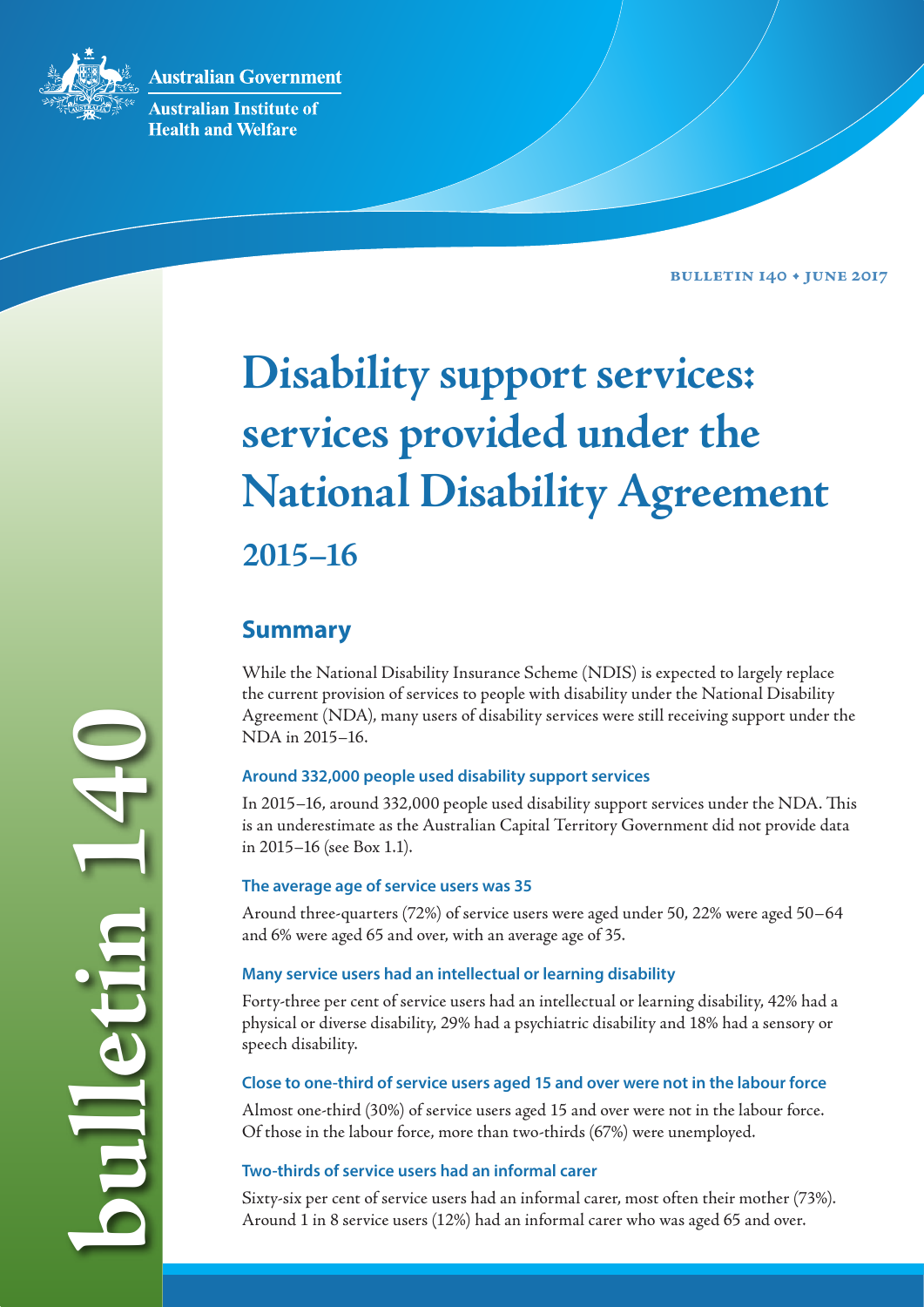#### Around 3,500 service users transitioned to the NDIS

Around 3,500 NDA service users transitioned to the National Disability Insurance Scheme (NDIS) during the year. This is an underestimate as the Australian Capital Territory Government did not provide data in 2015-16 (see Box 1.1).

# **Contents**

| 1<br>2<br>$\overline{\mathbf{3}}$<br>4<br>5 |  |
|---------------------------------------------|--|
|                                             |  |
|                                             |  |
|                                             |  |
|                                             |  |
|                                             |  |
|                                             |  |
|                                             |  |
|                                             |  |
|                                             |  |
|                                             |  |
|                                             |  |
|                                             |  |
|                                             |  |
|                                             |  |
|                                             |  |
|                                             |  |
|                                             |  |
|                                             |  |
|                                             |  |
|                                             |  |
|                                             |  |
|                                             |  |
|                                             |  |
|                                             |  |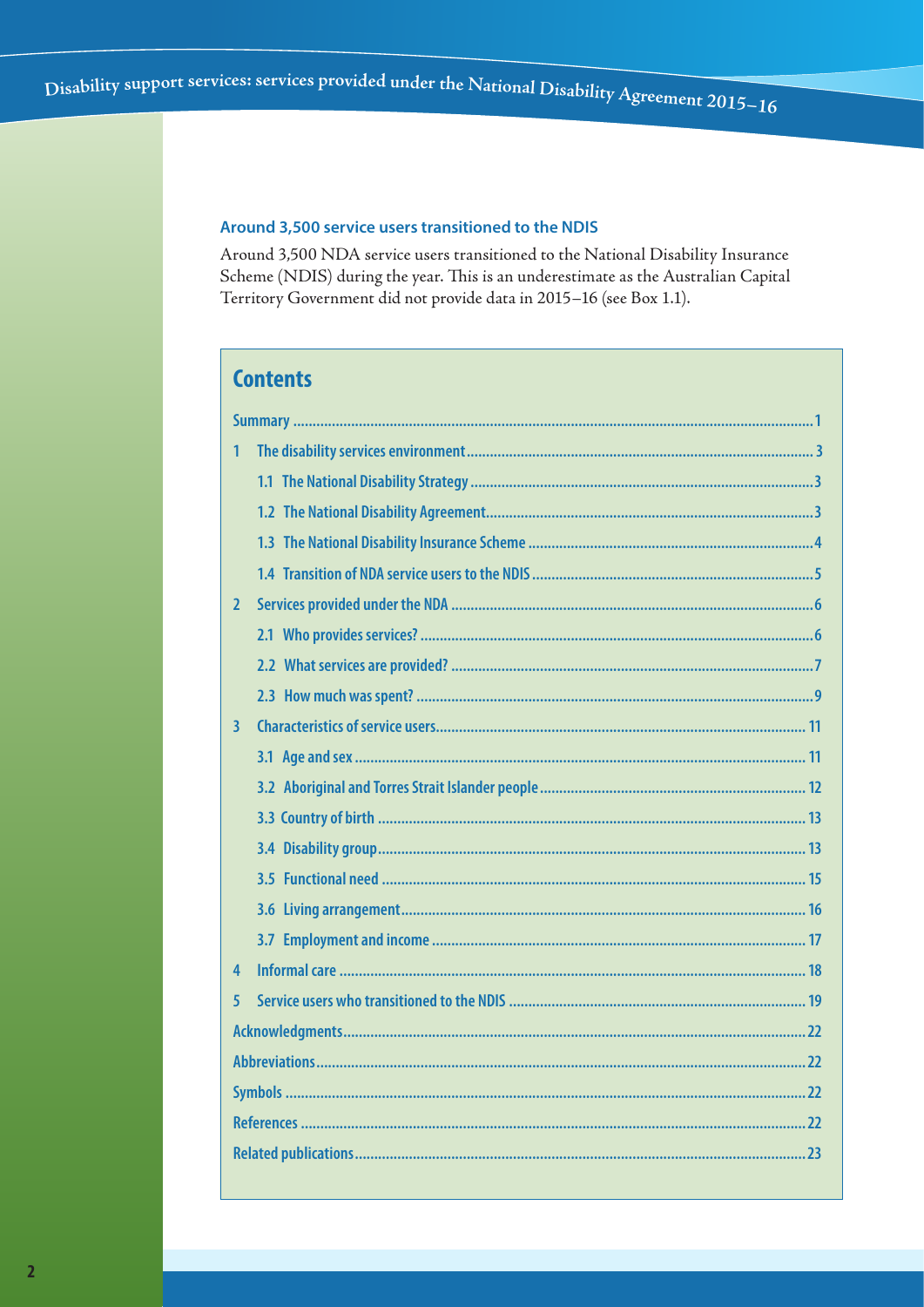# **1 The disability services environment**

The disability services environment has undergone significant change in recent years, with the endorsement of the National Disability Strategy 2010–2020, the revision of the National Disability Agreement (NDA), and the staged implementation of the National Disability Insurance Scheme (NDIS). Eventually it is expected that many of the services provided under the NDA will be replaced by the NDIS. But, until the NDIS is fully rolled out, the responsibilities under the NDA remain in place, and NDA data continue to be a key source for reporting on the provision of disability support services in Australia.

## **1.1 The National Disability Strategy**

The National Disability Strategy 2010–2020 (DSS 2016) outlines the shared national vision for achieving improved outcomes for people with disability, their families and carers. The strategy is an important mechanism to ensure the principles underpinning the United Nations Convention on the Rights of Persons with Disabilities (UN 2006) are incorporated into policies and programs. It looks beyond support provided under both the NDA and the NDIS, and covers all people with disability, irrespective of whether they need or use specialised disability services. In particular, the strategy is intended to drive improvements in access to mainstream services, promote a more inclusive approach to the design of policies and programs, and ensure that all people with disability can participate and fulfil their potential as equal citizens.

## **1.2 The National Disability Agreement**

Iterations of the NDA have governed the provision of disability support services in Australia since 1991. The latest NDA replaced the previous Commonwealth State/Territory Disability Agreement in January 2009, and was revised in December 2012 as a result of national health reforms.

Under the NDA, the Australian and state and territory governments fund a range of disability support services that aim to ensure 'people with disability and their carers have an enhanced quality of life and participate as valued members of the community'.

Eligibility requirements vary between jurisdictions, and the actual service a person can receive is largely subject to the availability of services (for example, based on the number of available places in particular programs). Services are mainly delivered by 'block-funded' providers, with funding allocated directly to the provider to deliver services. Some alternative forms of funding are also available. These include:

- 'individualised' or 'self directed' funding—where funds are allocated to a provider for a particular service user
- 'self-managed' funding—where funds are allocated directly to the service user to then purchase services.

Information on the use of NDA services is collected in the Disability Services National Minimum Data Set (DS NMDS) (see Box 1.1). In 2015–16, around 332,000 people used disability support services under the NDA, or around 214,000 when excluding those who only used open employment services (see Box 1.2). These numbers are underestimates as the Australian Capital Territory Government did not provide data in 2015–16.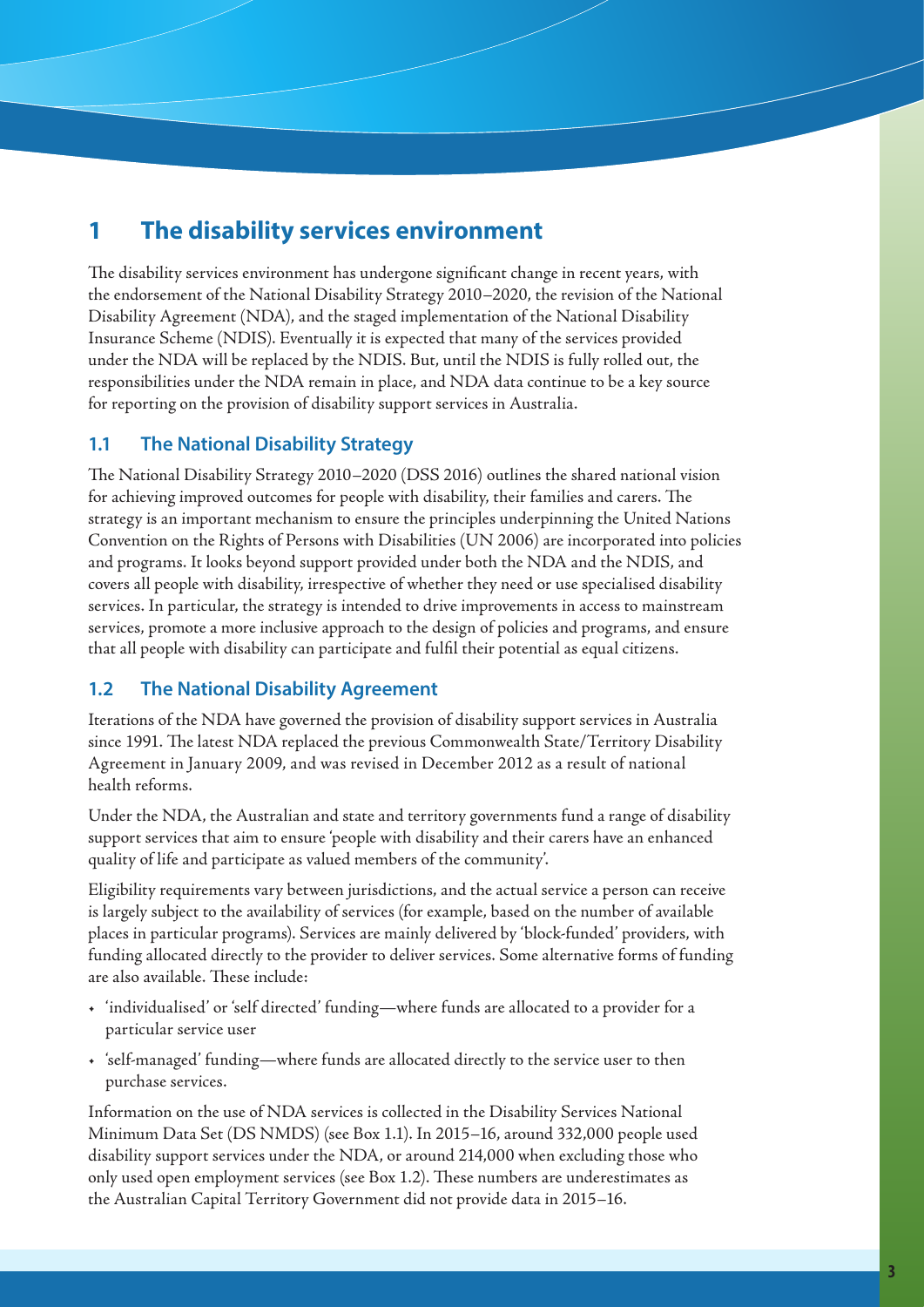#### **Box 1.1: The Disability Services National Minimum Data Set**

The DS NMDS is an annual collection and national collation of a standard set of data items on disability support services provided under the NDA. Data are collected from service users by funded agencies and provided to jurisdictions, which in turn provide the data to the AIHW for national collation and reporting.

Further information on the DS NMDS can be found at: <www.aihw.gov.au/>. This includes a set of supplementary tables to this bulletin, data cubes, and technical information, such as data definitions and the data quality statement (including information on scope and interpretability).

In particular, readers should note that:

- service user data are not collected for all NDA service types (see Chapter 2 and AIHW 2016 for more information)
- counts of service users are estimates after the use of a statistical linkage key to account for people who received services from more than 1 service type outlet during the 12-month period (see the data quality statement for more information)
- data from 2013–14 are affected by the introduction of the NDIS (see also Section 1.4 and Chapter 5); in particular, the 2015–16 DS NMDS excludes data from the Australian Capital Territory Government as the transition of clients into the NDIS greatly reduced their ability to collect data under the NDA.

#### **1.3 The National Disability Insurance Scheme**

In July 2012, in response to the Productivity Commission's final report on the inquiry into disability care and support (PC 2011), the Australian Government announced the introduction of the NDIS.

The NDIS aims to help people who have a significant and permanent disability and who need assistance with everyday activities. The scheme is based on an insurance model, and each individual seeking access is assessed according to a common set of criteria. Individuals who are deemed eligible receive a package of funding to purchase the supports identified in their individualised plan.

Because of the fundamental change to service provision, the NDIS is being rolled out in stages. It started in trial sites in July 2013, before progressively moving to full scheme from July 2016, except in Western Australia where an agreement for a nationally consistent but state-run NDIS is in place. The details of introduction in each jurisdiction are set out in bilateral agreements between the Australian Government and the individual state and territory governments. More information on the roll out of the NDIS can be found in these agreements, and on the NDIS website (NDIA 2017).

The National Disability Insurance Agency (NDIA)—an independent statutory agency whose role is to implement the NDIS—collects data on the NDIS, and publishes them in quarterly reports.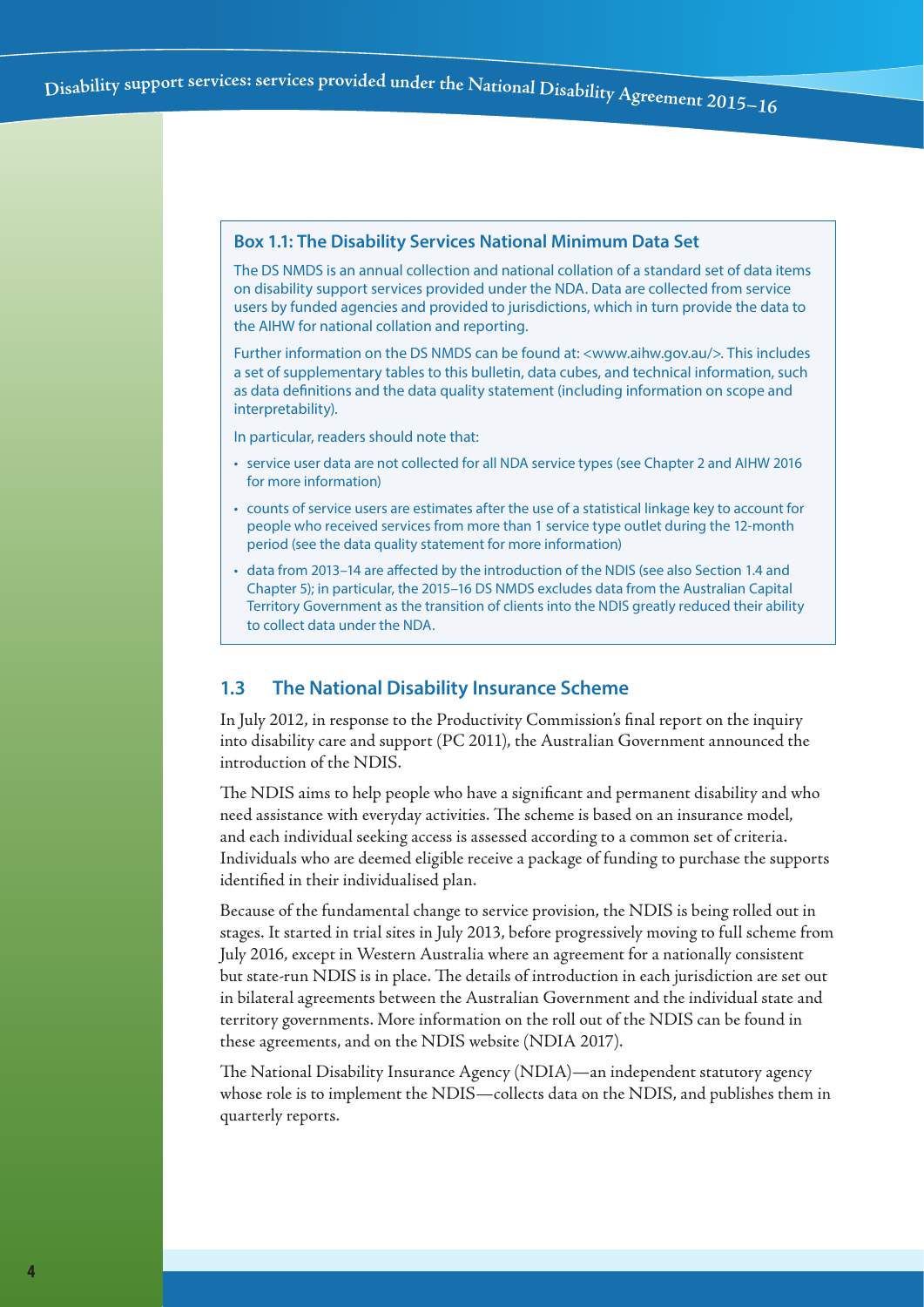#### **1.4 Transition of NDA service users to the NDIS**

With the progressive roll-out of the NDIS across Australia, many existing NDA service users are expected to move to the NDIS over time. But not all current NDA service users will be eligible for the NDIS (for example, people aged 65 and over); and, while some specialist disability support services will be rolled into the NDIS, others will continue once the NDIS is fully rolled out (see Box 1.2). As not all existing NDA services users will be supported under the NDIS, governments have put in place 'continuity of support' arrangements to ensure that these service users are not disadvantaged in the transition. More information on the transition arrangements can be found in the bilateral agreements between the Australian Government and the individual state and territory governments.

#### **Box 1.2: Open employment services**

Open employment services (Disability Employment Services), which are provided under the NDA, and collected as part of the DS NMDS, will not be rolled into the NDIS.

To provide data that better align with the types of services and service users shifting to the NDIS over time, data excluding service users who only used open employment services are included in selected tables in this bulletin and in the supplementary tables (see, for example, tables 2.1, 2.2 and 2.3, and supplementary tables S3.1–S3.5).

For the purposes of the DS NMDS, once a service user has an approved NDIS plan and funding is available through the NDIA, they are considered to have transitioned to the NDIS and are no longer reported in the DS NMDS from the date of their transition. This includes service users receiving some component of their services from jurisdictions as 'cash' contributions (that is, full funding responsibility transfers to the NDIA) or 'in-kind' contributions (that is, funding and contract management responsibility remains with jurisdictions in the short to medium term). As such, it is possible for a person to be receiving services from jurisdictions after they have exited from the DS NMDS.

Data from the DS NMDS indicate that around 3,500 NDA service users transitioned to the NDIS in 2015–16 (Table 5.1; supplementary tables S4.1–S4.5). This number is an underestimate as it excludes data from the Australian Capital Territory Government (see Box 1.1). The Australian Capital Territory Government estimated that most their eligible participants moved to the NDIS during 2015–16, with all existing service users expected to have completed transition by 2016–17.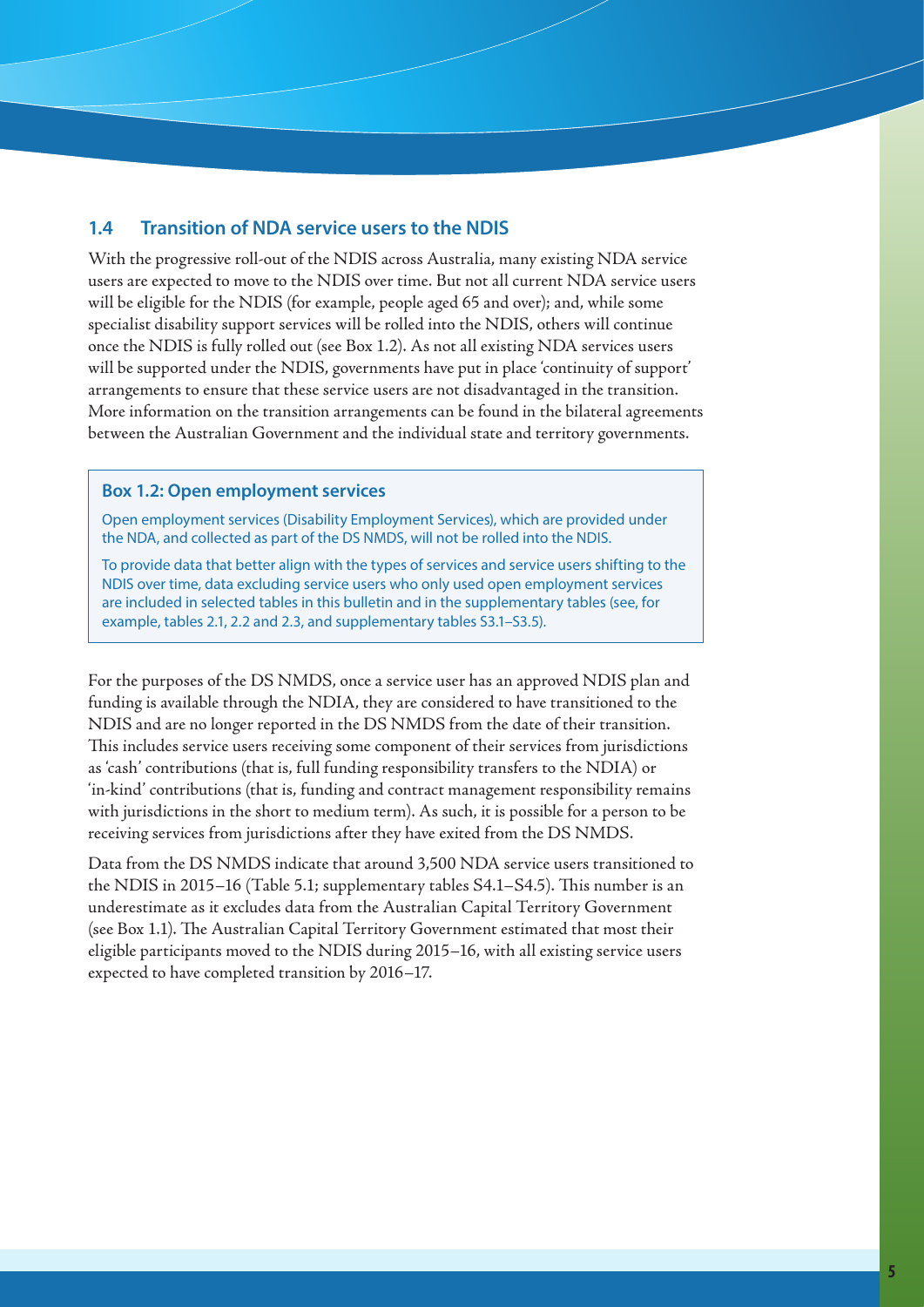# **2 Services provided under the NDA**

#### **2.1 Who provides services?**

Agencies that deliver NDA services collect data against each 'service type outlet' they operate. A service type outlet is a statistical counting unit managed by an agency that delivers 1 type of NDA service from a discrete location (see also AIHW 2016 and Section 2.2). An agency may provide 1 or more NDA service types, and, as such, may collect data for 1 or more service type outlets.

In 2015–16, the majority (87%) of service type outlets were in the non-government sector, and most of these were income tax exempt (74% of all service type outlets) (Table 2.1).

#### **Table 2.1: Disability support service type outlets, by service group and agency sector, 2015–16 (number)**

|                                                                 |                                    | Government |          |                         | Non-government                  |          |        |  |
|-----------------------------------------------------------------|------------------------------------|------------|----------|-------------------------|---------------------------------|----------|--------|--|
| Service group                                                   | Australian/<br>state/<br>territory | Local      | Subtotal | Income<br>tax<br>exempt | Non-<br>income<br>tax<br>exempt | Subtotal | Total  |  |
| Accommodation support                                           | 1,385                              | 51         | 1,436    | 5,458                   | 580                             | 6,038    | 7,474  |  |
| Community support                                               | 581                                | 32         | 613      | 2,036                   | 192                             | 2,228    | 2,841  |  |
| Community access                                                | 48                                 | 78         | 126      | 3,568                   | 303                             | 3,871    | 3,997  |  |
| Respite                                                         | 98                                 | 64         | 162      | 1,823                   | 265                             | 2,088    | 2,250  |  |
| Open employment                                                 |                                    |            |          | 479                     | 1,038                           | 1,517    | 1,517  |  |
| Supported employment                                            | $\overline{2}$                     | 3          | 5        | 275                     | 1                               | 276      | 281    |  |
| Advocacy, information,<br>alternative forms of<br>communication | 15                                 | 1          | 16       | 129                     | 39                              | 168      | 184    |  |
| Other support                                                   | 12                                 | 53         | 65       | 48                      | 12                              | 60       | 125    |  |
| <b>Total</b>                                                    | 2,141                              | 282        | 2,423    | 13,816                  | 2,430                           | 16,246   | 18,669 |  |
| Total (%)                                                       | 11.5                               | 1.5        | 13.0     | 74.0                    | 13.0                            | 87.0     | 100.0  |  |
| Total (excluding open<br>employment)                            | 2,141                              | 282        | 2,423    | 13,337                  | 1,392                           | 14,729   | 17,152 |  |

*Note*: The Australian Capital Territory Government did not collect DS NMDS data in 2015–16.

For further information on agencies and service type outlets, see supplementary tables S2.2–S2.13.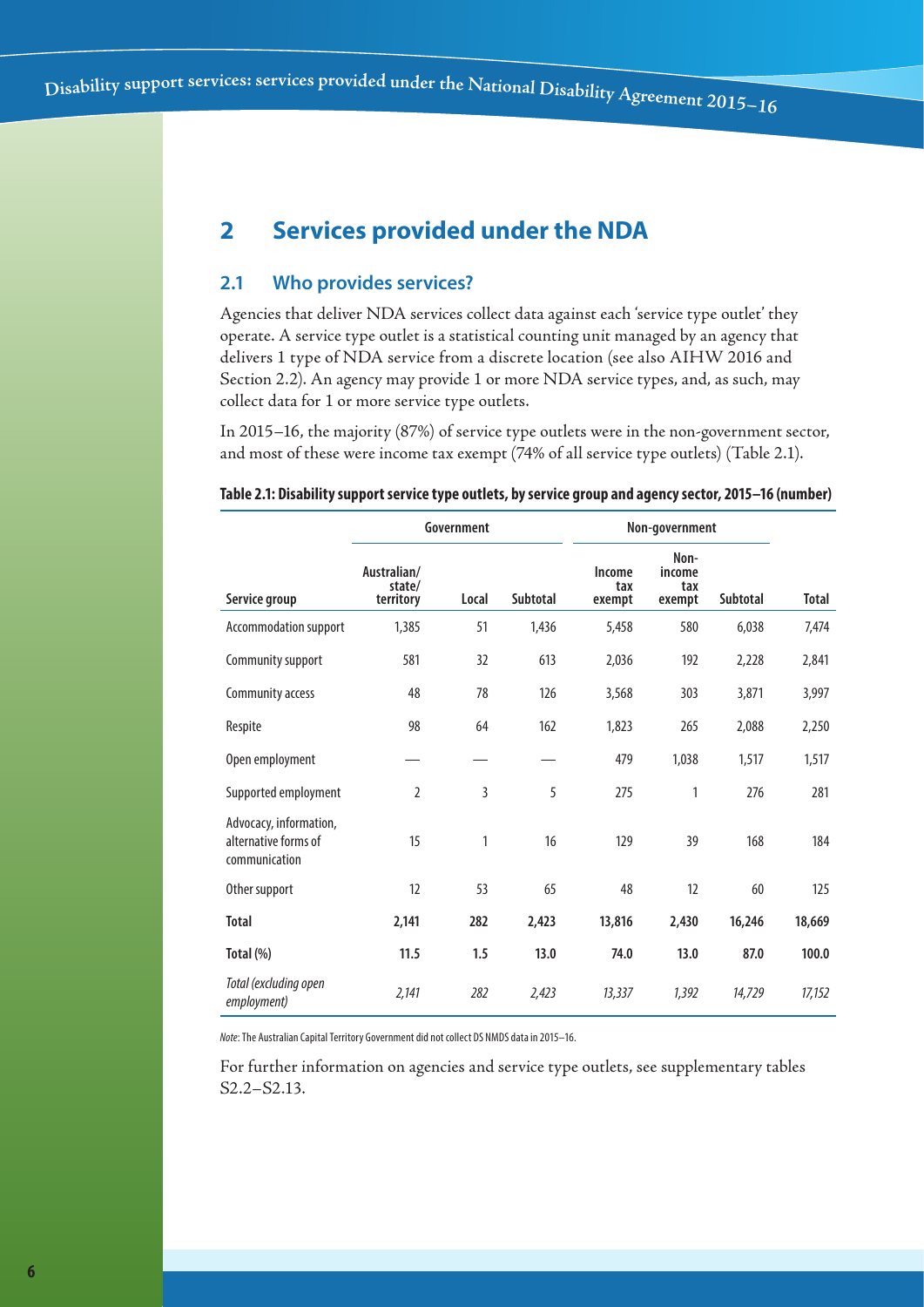## **2.2 What services are provided?**

Under the NDA, the Australian Government is responsible for the provision of employment services for people with disability, and the states and territories for the provision of all other services. In 2015–16, 61% of service users accessed state or territory-provided services (around 203,000 service users) (Table 2.2).

The DS NMDS includes information on 34 individual service types, which can be grouped into the following 7 service groups (tables 2.2, 2.3; Supplementary Table S2.34; see also AIHW 2016):

- Accommodation support—services that provide accommodation to people with disability, and services that provide support to enable a person with disability to remain in their existing accommodation or to move to more suitable or appropriate accommodation. Around 1 in 8 service users (12%) used this group of services, which comprises: large residential/institutions (less than 1%); small residential/institutions (less than 1%); hostels (less than 1%); group homes (5%); attendant care/personal care (2%); in-home accommodation support (4%); alternative family placement (less than 1%); and 'other accommodation support' (1%).
- Community support—services that provide the support needed for a person with disability to live in a non-institutional setting. Almost half (45%) of service users used this group of services, which comprises: therapy support (12%); early childhood intervention (8%); behaviour/specialist intervention (2%); counselling (1%); regional resource and support teams (5%); case management, local coordination, and development (26%); and 'other community support' (1%).
- Community access—services designed to provide opportunities for people with disability to gain and use their abilities to enjoy their full potential for social independence. Around 1 in 6 service users (16%) used this group of services, which comprises: learning and life skills development (13%); recreation/holiday programs (3%); and 'other community access' (1%).
- Respite—services that provide a short-term and time-limited break for families and other voluntary caregivers of people with disability to help support and maintain the primary caregiving relationship, while providing a positive experience for the person with disability. Around 1 in 8 service users (12%) used this group of services, which comprises: own home respite (1%); centre-based respite/respite homes (4%); host family respite/peer support respite (1%); flexible respite (8%); and 'other respite' (less than 1%).
- Employment services—almost half (44%) of service users used this group of services, which comprises:
	- open employment (38%)—services that provide employment assistance to people with disability in obtaining and/or retaining paid employment in the open labour market
	- supported employment (6%)—services that provide employment opportunities and assistance to people with disability to work in specialised and supported work environments.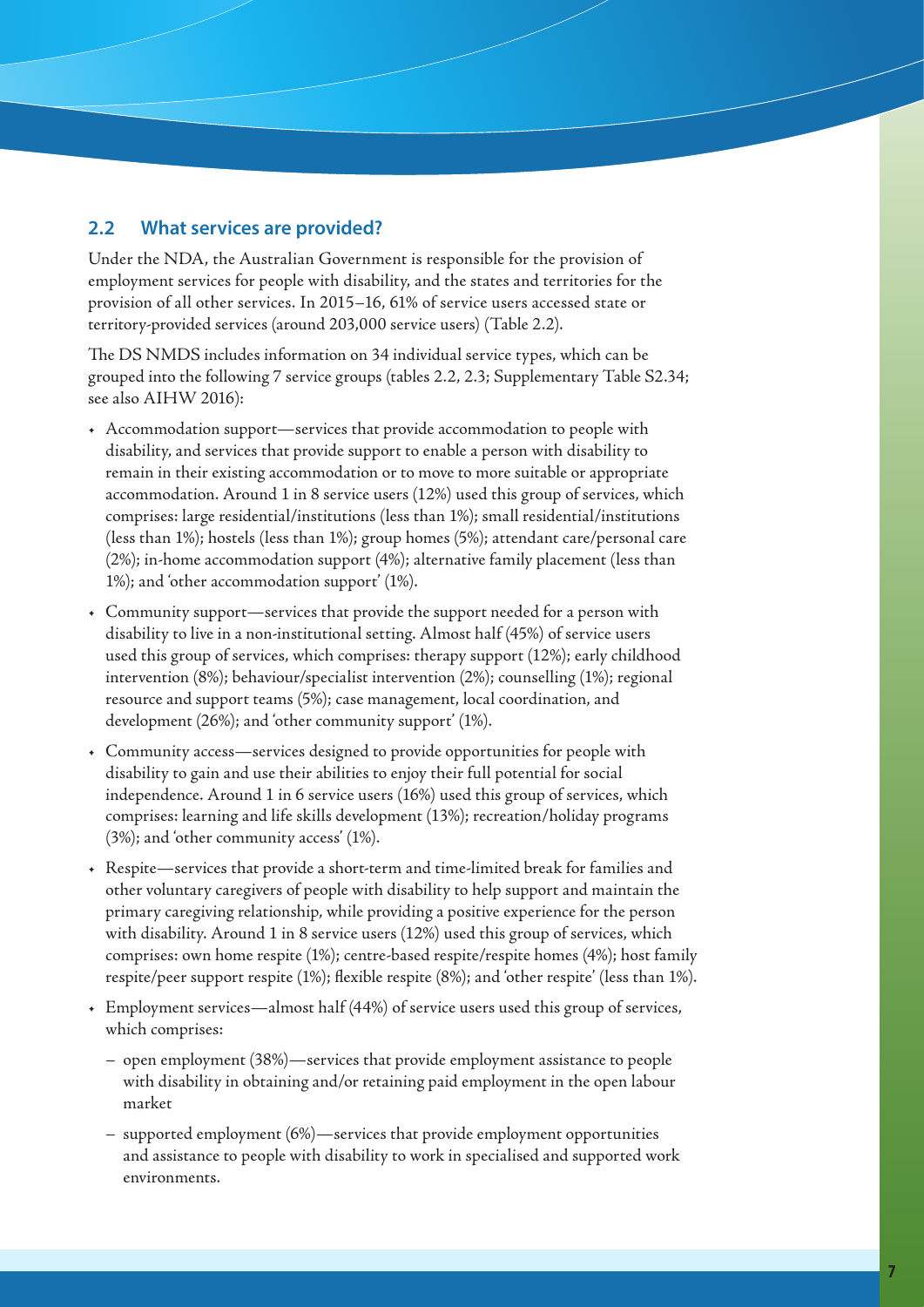- Advocacy, information and alternative forms of communication, which comprise: advocacy; information/referral; combined information/advocacy; mutual support/ self-help groups; and alternative formats of communication. Service user data are not collected for this service group.
- 'Other support' services, which comprise: research and evaluation; training and development; peak bodies; and 'other support services'. Service user data are not collected for this service group.

Analysing trends in DS NMDS data over time are complicated by the progressive transition of NDA services to the NDIS (see Section 1.4 and Chapter 5), but some decreases in state and territory-provided services and Australian Government supported employment services are to be expected (see Table 2.3).

Australian Government open employment services are out-of scope for transition to the NDIS (see Box 1.2). These services are demand driven, meaning places are not capped, and anyone who meets the eligibility criteria can access them. Much of the increase in open employment services in recent years is related to changes in income support policy over that time—for example, on 1 July 2014, compulsory work-focused activities aimed at assisting people to find employment were introduced for Disability Support Pension recipients under the age of 35 who had an assessed work capacity of at least 8 hours per week.

|                                                                      |            |         |        |        |        |       |                    |       | Total <sup>(a)</sup> |                      |
|----------------------------------------------------------------------|------------|---------|--------|--------|--------|-------|--------------------|-------|----------------------|----------------------|
| Service group                                                        | <b>NSW</b> | Vic     | Qld    | WA     | SA     | Tas   | ACT <sup>(a)</sup> | NT    | <b>Number</b>        | %                    |
| Accommodation support                                                | 10,600     | 8,928   | 7,293  | 4,715  | 5,726  | 1,208 |                    | 489   | 38,948               | 11.7                 |
| Community support                                                    | 37,575     | 53,846  | 21,955 | 17,801 | 12,738 | 4,310 |                    | 1,722 | 149,541              | 45.1                 |
| Community access                                                     | 17,699     | 11,539  | 9,898  | 6,097  | 5,270  | 1,078 |                    | 469   | 52,030               | 15.7                 |
| Respite                                                              | 11,537     | 16,193  | 5,398  | 3,017  | 1,614  | 297   |                    | 230   | 38,230               | 11.5                 |
| Total state/territory<br>services                                    | 57,472     | 73,396  | 28,509 | 19,099 | 16,932 | 5,495 |                    | 2,476 | 202,748              | 61.1                 |
| Open employment                                                      | 41,135     | 31,608  | 31,004 | 8,140  | 11,218 | 3,019 | 1,329              | 423   | 126,470              | 38.1                 |
| Supported employment                                                 | 7,457      | 4,252   | 2,338  | 2,215  | 2,883  | 380   | 250                | 96    | 19,852               | 6.0                  |
| <b>Total Australian</b><br>Government services                       | 48,315     | 35,652  | 33,228 | 10,264 | 14,011 | 3,388 | 1,575              | 512   | 145,493              | 43.8                 |
| <b>Total</b>                                                         | 101,218    | 105,274 | 58,828 | 26,713 | 28,925 | 8,632 | 1,575              | 2,909 | 331,817              | 100.0                |
| Total (excluding those<br>who only used open<br>employment services) | 61,957     | 76,063  | 29,777 | 19,853 | 18,472 | 5,715 | 250                | 2,517 | 213,890              | $\ddot{\phantom{0}}$ |

#### **Table 2.2: Service users, by service group and state and territory, 2015–16 (number)**

(a) The Australian Capital Territory Government did not collect DS NMDS data in 2015–16.

*Notes*

12-month period.

1. Totals for Australia might not be the sum of service components because individuals might have used services in more than 1 state or territory during the

2. Total service users might not be the sum of service group components because individuals might have used more than 1 service group over the 12-month period.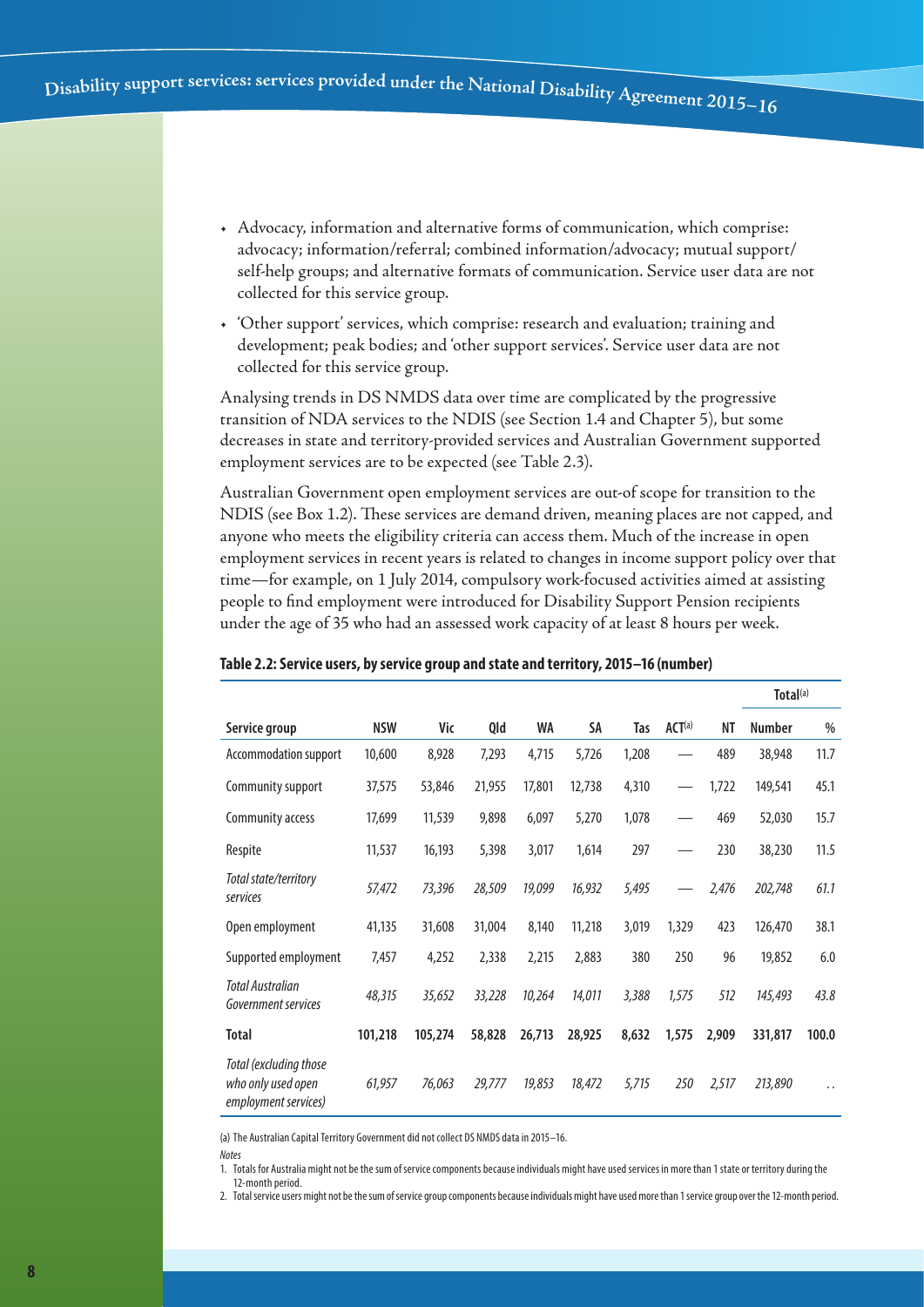|                                                                      |             |                               |                   |                               |                                  | Change<br>$2011 - 12$<br>to<br>$2015 - 16$<br>(a)(b)(c)(d) | Change<br>2014-15<br>to<br>$2015 - 16$<br>(c)(d) |
|----------------------------------------------------------------------|-------------|-------------------------------|-------------------|-------------------------------|----------------------------------|------------------------------------------------------------|--------------------------------------------------|
| Service group                                                        | $2011 - 12$ | $2012 - 13$ <sup>(a)(b)</sup> | $2013 - 14(a)(c)$ | $2014 - 15$ <sup>(a)(c)</sup> | $2015 - 16$ <sup>(a)(c)(d)</sup> | (% )                                                       | (%)                                              |
| Accommodation support                                                | 41,421      | 43,592                        | 46,177            | 42,580                        | 38,948                           | $-6.0$                                                     | $-8.5$                                           |
| Community support                                                    | 136,236     | 139,142                       | 142,549           | 149,001                       | 149,541                          | 9.8                                                        | 0.4                                              |
| Community access                                                     | 63,247      | 55,403                        | 57,493            | 55,172                        | 52,030                           | $-17.7$                                                    | $-5.7$                                           |
| Respite                                                              | 37,015      | 38,072                        | 39,480            | 38,136                        | 38,230                           | 3.3                                                        | 0.2                                              |
| Total state/territory services                                       | 203,371     | 201,675                       | 207,810           | 205,722                       | 202,748                          | $-0.3$                                                     | $-1.4$                                           |
| Open employment                                                      | 112,742     | 108,989                       | 111,856           | 125,795                       | 126,470                          | 12.2                                                       | 0.5                                              |
| Supported employment                                                 | 21,353      | 21,877                        | 21,295            | 20,585                        | 19,852                           | $-7.0$                                                     | $-3.6$                                           |
| <b>Total Australian Government</b><br>services                       | 132,949     | 129,698                       | 132,169           | 145,539                       | 145,493                          | 9.4                                                        |                                                  |
| Total                                                                | 317,616     | 312,539                       | 321,531           | 333,795                       | 331,817                          | 4.5                                                        | $-0.6$                                           |
| Total (excluding those who<br>only used open employment<br>services) | 215,237     | 213,771                       | 219,564           | 217,122                       | 213,890                          | $-0.6$                                                     | $-1.5$                                           |

#### **Table 2.3: Service users, by service group, 2011–12 to 2015–16 (number)**

(a) From 2012–13 onwards, the Northern Territory DS NMDS data includes individuals using Basic Community Care services.

(b) In 2012–13, an activity previously classified under 'community access' in Victoria was amalgamated under 'community support'. Because of a significant overlap in service users between the 2 service groups prior to the shift, the reclassification did not result in a substantial increase in the number of community support service users.

(c) From 2013–14 onwards, the NDIS began staged roll out.

(d) The Australian Capital Territory Government did not collect DS NMDS data in 2015-16.

*Note*: Total service users might not be the sum of service group components because individuals might have used more than 1 service group over the 12-month period.

For more information on the use of services, see supplementary tables S2.14, S2.15, S2.20, S2.25, S2.26, S2.34–S2.43, S2.46, S2.53, S2.54, S2.65–S2.67, S2.69, S2.70, S2.72, S2.73, S3.3, S4.3.

#### **2.3 How much was spent?**

In 2015–16, the Australian and state and territory governments spent \$8.4 billion on disability support services under the NDA. Of this, \$7.9 billion was for service delivery, representing an average of around \$23,200 per service user (Table 2.4; SCRGSP 2017 see also Section 1.2). Expenditure and service user data from 2013–14 onwards are affected by the introduction of the NDIS—see SCRGSP 2017 and Supplementary Table S2.1 for more information on expenditure data, and chapters 1 and 5 for more information on service users.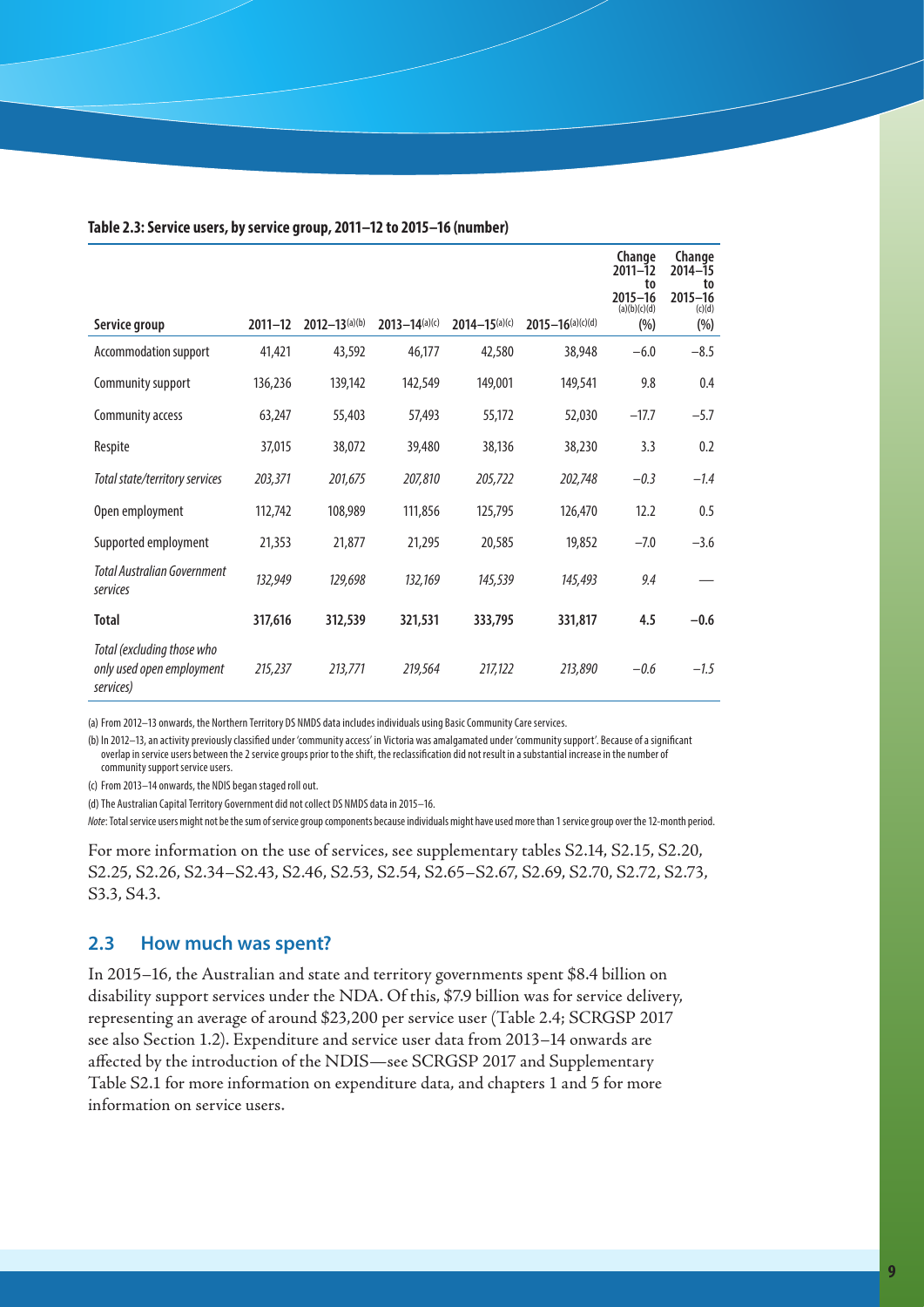|                                                                 |             |             | $2013 - 14(a)$ | $2014 - 15$ (a) | $2015 - 16$ (a)(b)                                                | Change<br>$2011 - 12$ to<br>$2015 - 16$ <sup>(a)</sup> (b) | Change<br>2014-15 to<br>$2015 - 16$ <sup>(a)(b)</sup> |
|-----------------------------------------------------------------|-------------|-------------|----------------|-----------------|-------------------------------------------------------------------|------------------------------------------------------------|-------------------------------------------------------|
| Service group                                                   | $2011 - 12$ | $2012 - 13$ |                |                 |                                                                   | (% )                                                       | (% )                                                  |
|                                                                 |             |             |                |                 | Expenditure (\$ million) (constant prices in 2015-16 dollars)     |                                                            |                                                       |
| Accommodation support                                           | 3,319.5     | 3,556.3     | 3,688.8        | 3,958.0         | 4,060.5                                                           | 22.3                                                       | 2.6                                                   |
| Community support                                               | 1,089.0     | 1,253.8     | 1,311.2        | 1,334.0         | 1,378.8                                                           | 26.6                                                       | 3.4                                                   |
| Community access                                                | 763.7       | 690.1       | 764.2          | 829.0           | 854.3                                                             | 11.9                                                       | 3.1                                                   |
| Respite                                                         | 413.2       | 448.4       | 448.3          | 477.4           | 471.2                                                             | 14.0                                                       | $-1.3$                                                |
| Employment                                                      | 794.7       | 713.1       | 687.5          | 730.8           | 710.7                                                             | $-10.6$                                                    | $-2.7$                                                |
| Advocacy, information,<br>alternative forms of<br>communication | 63.4        | 67.0        | 68.6           | 63.4            | 64.9                                                              | 2.3                                                        | 2.4                                                   |
| Other support                                                   | 254.3       | 262.1       | 286.3          | 313.9           | 326.0                                                             | 28.2                                                       | 3.8                                                   |
| Subtotal                                                        | 6,697.8     | 6,990.8     | 7,255.0        | 7,703.0         | 7,866.3                                                           | 17.4                                                       | 2.1                                                   |
| Administration                                                  | 537.2       | 496.9       | 507.1          | 511.1           | 537.9                                                             | 0.1                                                        | 5.2                                                   |
| Capital grants to<br>non-government providers                   | 3.3         | 7.6         | 9.8            | 5.2             | 2.5                                                               | $-24.9$                                                    | $-52.6$                                               |
| <b>Total</b>                                                    | 7,238.3     | 7,497.0     | 7.771.9        | 8,221.4         | 8,406.8                                                           | 16.1                                                       | 2.3                                                   |
|                                                                 |             |             |                |                 | Expenditure per service user (constant prices in 2015-16 dollars) |                                                            |                                                       |
| Accommodation support                                           | 95,272      | 100,006     | 99,523         | 106,868         | 109,715                                                           | 15.2                                                       | 2.7                                                   |
| Community support                                               | 8,014       | 9,040       | 9,224          | 9,403           | 9,684                                                             | 20.8                                                       | 3.0                                                   |
| Community access                                                | 13,741      | 14,461      | 15,419         | 16,187          | 16,522                                                            | 20.2                                                       | 2.1                                                   |
| Respite                                                         | 11,865      | 12,578      | 12,015         | 13,152          | 13,024                                                            | 9.8                                                        | $-1.0$                                                |
| Employment                                                      | 5,977       | 5,498       | 5,201          | 5,021           | 4,885                                                             | $-18.3$                                                    | $-2.7$                                                |
| <b>Total</b>                                                    | 20,850      | 22,210      | 22,394         | 22,745          | 23,174                                                            | 11.1                                                       | 1.9                                                   |

#### **Table 2.4: Expenditure on disability support services, constant prices by service group, 2011–12 to 2015–16**

(a) Expenditure and service user data for 2013–14 onwards are affected by the introduction of the NDIS. See SCRGSP 2017 for more information on expenditure data and chapters 1 and 5 for more information on service users moving to the NDIS.

(b) The Australian Capital Territory Government did not collect DS NMDS data in 2015-16.

*Notes*

1. Excludes expenditure on, and service users of, specialist psychiatric disability services.

2. Expenditure data are sourced from the *Report on government services 2016* (SCRGSP 2017). In that publication, constant prices are previous years' expenditure in current year's dollars after basing expenditure on the Australian Bureau of Statistics' General Government Final Consumption Expenditure chain price deflator.

3. Expenditure figures might not add to total because of rounding.

*Sources*: SCRGSP 2017: tables 15A.3 and 15A.7; DS NMDS 2015–16.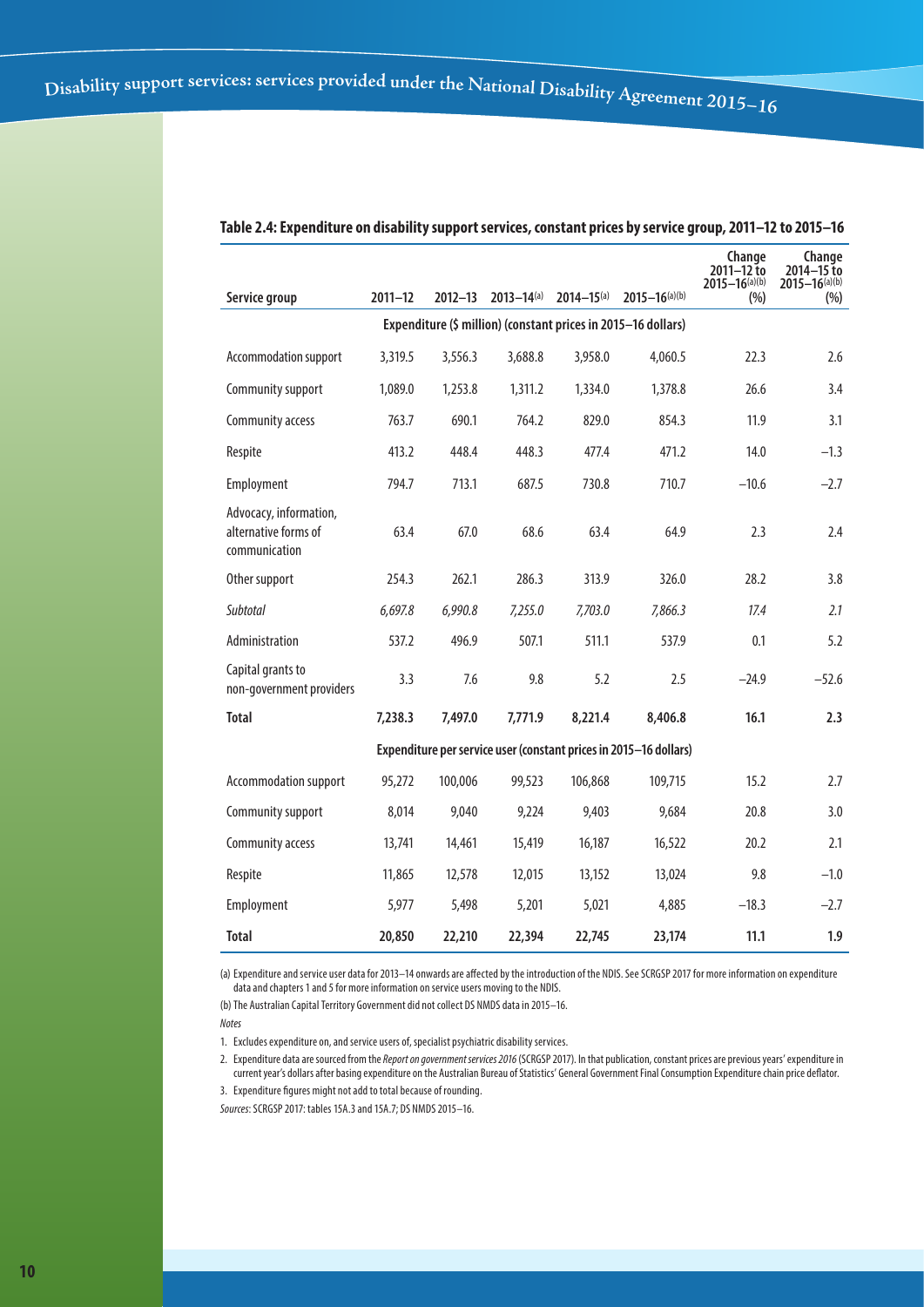# **3 Characteristics of service users**

#### **3.1 Age and sex**

In 2015–16, three-quarters (72%) of service users were aged under 50, 22% were aged 50–64 and 6% were aged 65 and over, with an average age of 35 (tables 3.1 and 3.2).

Just over half (59%) of service users were male, and they were generally younger—with an average age of 32 compared with 38 for females.

The overall sex and age distribution of service users has remained relatively stable over the 5 years to 2015–16.

| Table 3.1: Service users, by mean age and sex, 2011-12 to 2015-16 |  |  |
|-------------------------------------------------------------------|--|--|
|-------------------------------------------------------------------|--|--|

|                      | $2011 - 12$            |       | $2012 - 13$            |       | $2013 - 14$<br>$2014 - 15$ |       | $2015 - 16$            |       |                        |       |
|----------------------|------------------------|-------|------------------------|-------|----------------------------|-------|------------------------|-------|------------------------|-------|
| Sex                  | Mean<br>age<br>(years) | %     | Mean<br>age<br>(years) | %     | Mean<br>age<br>(years)     | %     | Mean<br>age<br>(years) | %     | Mean<br>age<br>(years) | $\%$  |
| Male                 | 31.6                   | 59.1  | 31.3                   | 59.1  | 31.4                       | 59.2  | 32.1                   | 58.9  | 32.4                   | 58.7  |
| Female               | 37.2                   | 40.9  | 37.0                   | 40.9  | 37.2                       | 40.8  | 37.9                   | 41.1  | 38.3                   | 41.3  |
| Total <sup>(a)</sup> | 33.9                   | 100.0 | 33.6                   | 100.0 | 33.7                       | 100.0 | 34.5                   | 100.0 | 34.9                   | 100.0 |

(a) Includes service users for whom sex was 'not stated'.

*Notes*

1. Percentages are of the total excluding service users for whom sex was not stated.

2. The Australian Capital Territory Government did not collect DS NMDS data in 2015–16.

#### **Table 3.2: Service users, by age group and sex, 2015–16**

|              | $0 - 49$      |                      | $50 - 64$     |           | 65 and over   |                      |               | <b>Total</b> |  |
|--------------|---------------|----------------------|---------------|-----------|---------------|----------------------|---------------|--------------|--|
| Sex          | <b>Number</b> | $\%$                 | <b>Number</b> | %         | <b>Number</b> | %                    | <b>Number</b> | $\%$         |  |
| Male         | 148,197       | 62.0                 | 37,577        | 51.1      | 9,011         | 47.2                 | 194.785       | 58.7         |  |
| Female       | 90,881        | 38.0                 | 36,014        | 48.9      | 10.074        | 52.8                 | 136,969       | 41.3         |  |
| Not stated   | 55            | $\ddot{\phantom{0}}$ | 3             | $\cdot$ . | 5             | $\ddot{\phantom{a}}$ | 63            | $\cdot$ .    |  |
| <b>Total</b> | 239,133       | 100.0                | 73,594        | 100.0     | 19,090        | 100.0                | 331,817       | 100.0        |  |

*Notes*

1. Percentages are of the total excluding service users for whom sex was not stated.

2. The Australian Capital Territory Government did not collect DS NMDS data in 2015–16.

For additional data on service users by age and sex, see supplementary tables S2.16, S2.17, S2.19, S2.20, S2.21, S2.23, S2.28, S2.35–S2.37, S2.62–S2.64, S2.69, S3.1, S3.2, S4.1, S4.2.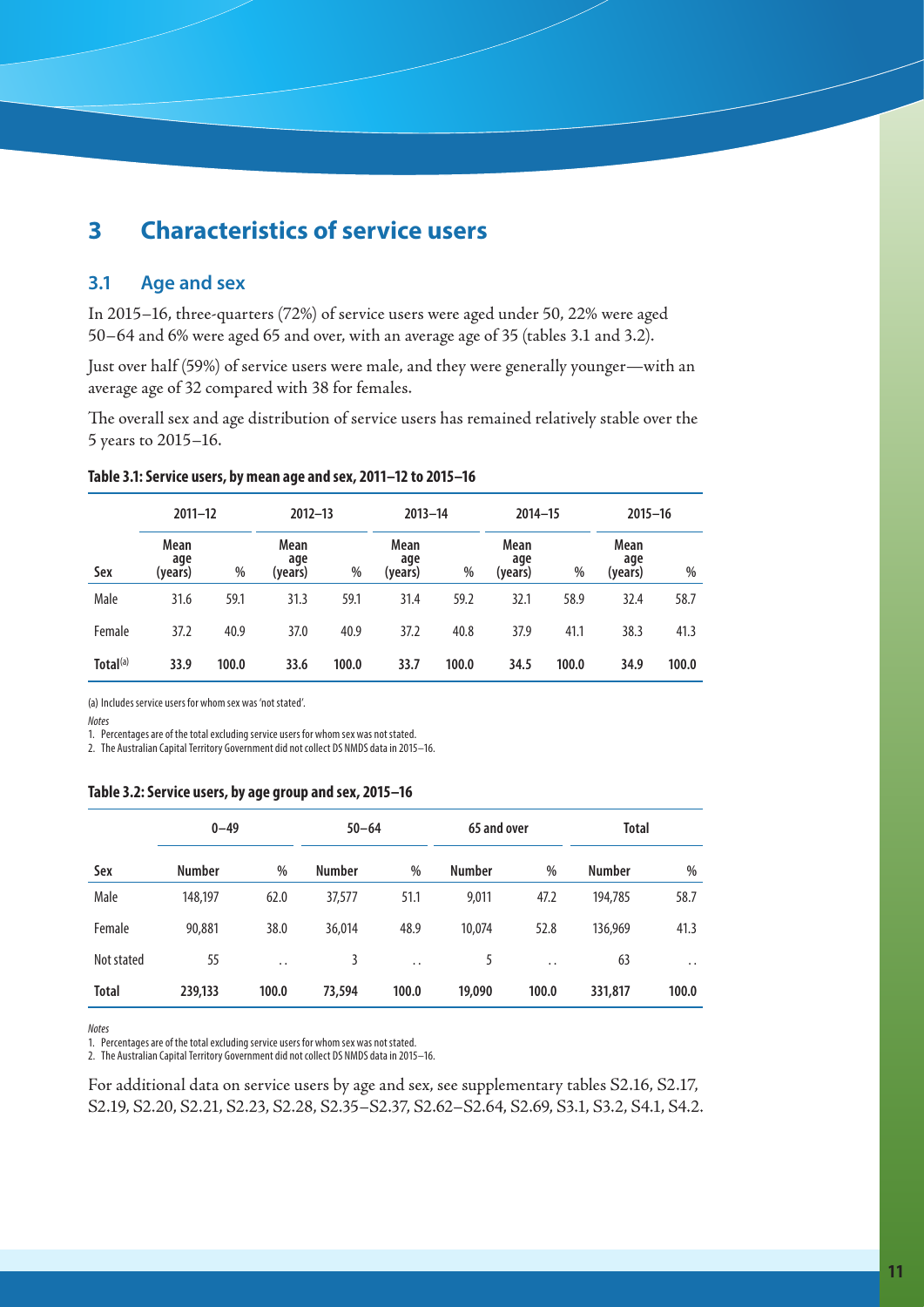## **3.2 Aboriginal and Torres Strait Islander people**

In 2015–16, 6% of service users were Aboriginal and Torres Strait Islander people, with most aged under 50 (84%) (Table 3.3; Figure 3.1; Supplementary Table S2.21).

|             | Indigenous    |     | Non-Indigenous |      | Not stated/<br>not collected <sup>(a)</sup> |                      | <b>Total</b>  |               |  |
|-------------|---------------|-----|----------------|------|---------------------------------------------|----------------------|---------------|---------------|--|
| Year        | <b>Number</b> | %   | <b>Number</b>  | $\%$ | <b>Number</b>                               | $\%$                 | <b>Number</b> | $\frac{0}{0}$ |  |
| $2011 - 12$ | 16,937        | 5.7 | 282.128        | 94.3 | 18,551                                      | $\ddot{\phantom{0}}$ | 317,616       | 100.0         |  |
| $2012 - 13$ | 17,406        | 5.8 | 283,306        | 94.2 | 11,827                                      | $\ddot{\phantom{0}}$ | 312,539       | 100.0         |  |
| $2013 - 14$ | 18,021        | 5.8 | 291.631        | 94.2 | 11,879                                      | $\ddot{\phantom{0}}$ | 321,531       | 100.0         |  |
| $2014 - 15$ | 19.031        | 5.9 | 302,736        | 94.1 | 12,028                                      | $\ddot{\phantom{0}}$ | 333,795       | 100.0         |  |
| $2015 - 16$ | 19,290        | 6.0 | 300,097        | 94.0 | 12,430                                      | $\ddot{\phantom{0}}$ | 331,817       | 100.0         |  |

#### **Table 3.3: Service users, by Indigenous status, 2011–12 to 2015–16**

(a) Includes service users who only used recreation/holiday programs (service type 3.02), and who did not provide a response. This service type was not required to complete this data item.

1. Percentages are of the total excluding service users for whom Indigenous status was not stated/not collected.

2. The Australian Capital Territory Government did not collect DS NMDS data in 2015–16.



In 2015–16, almost 2 in 5 Indigenous service users lived in *Major cities* (39%), compared with around 2 in 3 non-Indigenous service users (67%) (Supplementary Table S2.20). A further 29% lived in an *Inner regional* area, 21% lived in an *Outer regional* area, and 11% lived in a *Remote* or *Very remote* area, and did so in higher proportions than non-Indigenous service users (23%, 9%, and 1%, respectively).

For additional data on service users by Indigenous status, see supplementary tables S2.16, S2.17, S2.19–S2.21, S2.43, S2.48, S2.60, S2.69, S3.1, S3.2, S4.1, S4.2.

*Notes*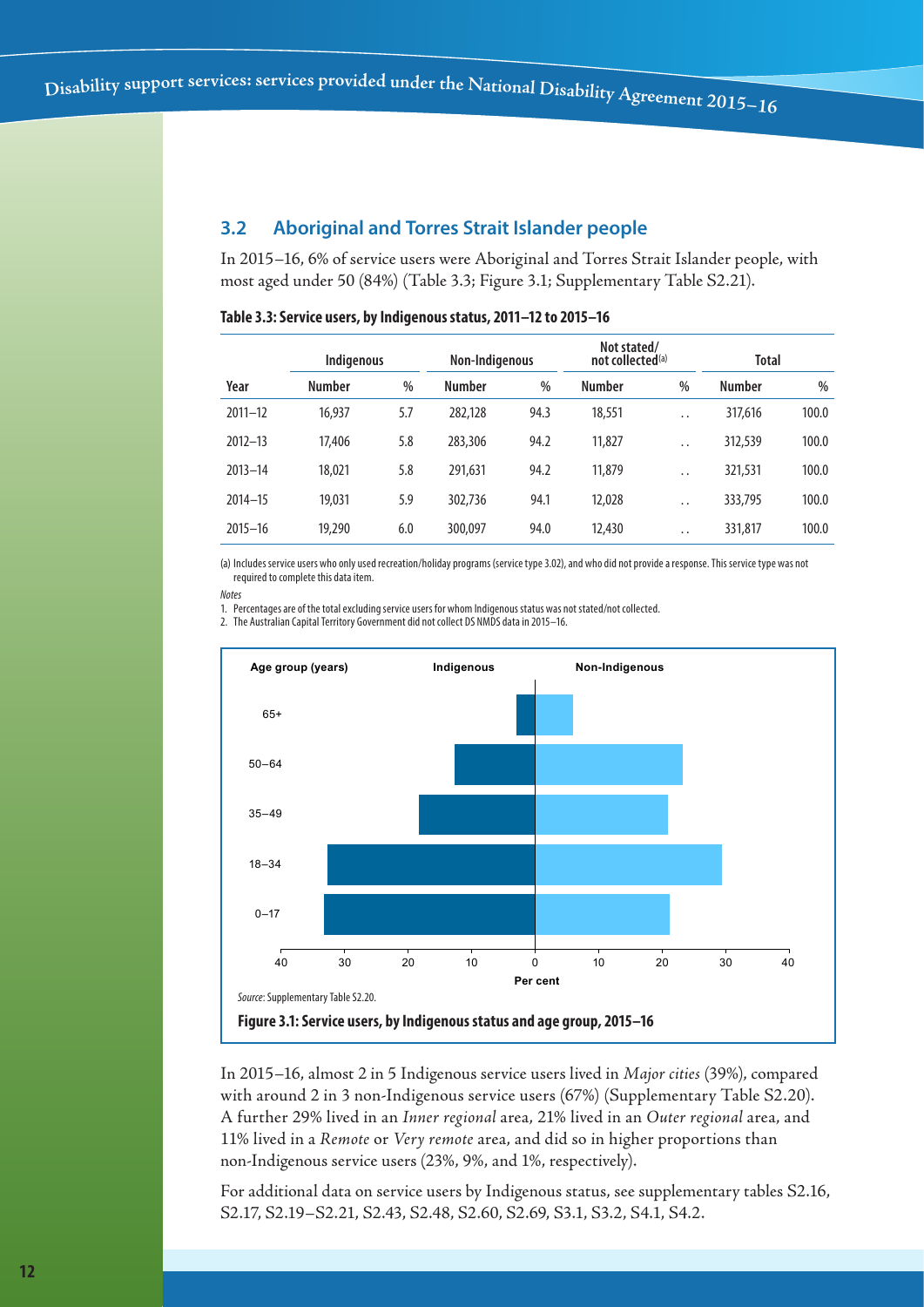## **3.3 Country of birth**

In 2015–16, the majority (86%) of service users were born in Australia, and 14% were born overseas—10% in a predominantly non-English-speaking country and 4% in a predominantly English-speaking country (Table 3.4). This has remained relatively stable over the 5 years to 2015–16.

|             | <b>Born</b> in<br>Australia <sup>(a)</sup> |      | Not stated/<br>Born overseas,<br>Born overseas,<br>EPG $2-4$<br>not collected <sup>(b)</sup><br>EPG <sub>1</sub> |      |               | Total |               |                      |               |       |
|-------------|--------------------------------------------|------|------------------------------------------------------------------------------------------------------------------|------|---------------|-------|---------------|----------------------|---------------|-------|
| Year        | <b>Number</b>                              | $\%$ | <b>Number</b>                                                                                                    | $\%$ | <b>Number</b> | %     | <b>Number</b> | $\%$                 | <b>Number</b> | $\%$  |
| $2011 - 12$ | 258,527                                    | 86.5 | 12,810                                                                                                           | 4.3  | 27,493        | 9.2   | 18,786        | $\ddot{\phantom{0}}$ | 317,616       | 100.0 |
| $2012 - 13$ | 260,863                                    | 87.0 | 12,109                                                                                                           | 4.0  | 26,882        | 9.0   | 12,685        | $\ddot{\phantom{0}}$ | 312,539       | 100.0 |
| $2013 - 14$ | 267,189                                    | 86.7 | 12,575                                                                                                           | 4.1  | 28,471        | 9.2   | 13,296        | $\ddot{\phantom{0}}$ | 321,531       | 100.0 |
| $2014 - 15$ | 275.774                                    | 85.9 | 14,006                                                                                                           | 4.4  | 31,224        | 9.7   | 12.791        | $\ddot{\phantom{0}}$ | 333,795       | 100.0 |
| $2015 - 16$ | 273,781                                    | 85.9 | 13,920                                                                                                           | 4.4  | 30,946        | 9.7   | 13,170        | $\ddot{\phantom{0}}$ | 331,817       | 100.0 |

|  | 16-16 Table 3.4: Service users, by country of birth (English Proficiency Group countries), 2011–12 to 2015 |
|--|------------------------------------------------------------------------------------------------------------|
|--|------------------------------------------------------------------------------------------------------------|

(a) Includes external territories; excludes Norfolk Island.

(b) Includes service users who only used recreation/holiday programs (service type 3.02), and who did not provide a response. This service type was not required to complete this data item.

*Notes*

1. Percentages are of the total excluding service users for whom country of birth was not stated/not collected.

2. The Australian Capital Territory Government did not collect DS NMDS data in 2015–16.

For additional data on service users by country of birth, see supplementary tables S2.16, S2.17, S2.22, S2.69, S3.1, S3.2, S4.1, S4.2.

## **3.4 Disability group**

The DS NMDS collects information on a broad categorisation of disabilities defined in terms of the impairment of body structure or function, limitations in activity, or restrictions in participation (termed 'disability group'). Disability group is not a diagnostic grouping, and there is not a 1-to-1 correspondence between a health condition and a disability group. The individual disability groups can be further categorised into 4 broader groups—intellectual or learning, physical or diverse, sensory or speech, and psychiatric (see Table 3.5 for the composition of these broad groups).

In the DS NMDS, service users are asked to record their primary disability—that is, the disability that most clearly reflects their experience of disability and which causes them the most difficulty in everyday life (not just within the context of the support offered). They are also asked about any other types of disability that cause them difficulty, referred to as 'other significant disability group'. On average, each service user reported around 2 disability groups (Supplementary Table S2.33).

Many service users had an intellectual or learning disability. In 2015–16, 42% had an intellectual or learning disability as their primary disability, or 43% when 'other significant disability' is included (Table 3.5). Of these, most had an intellectual disability—25% of service users as a primary disability, or 28% when 'other significant disability' is included.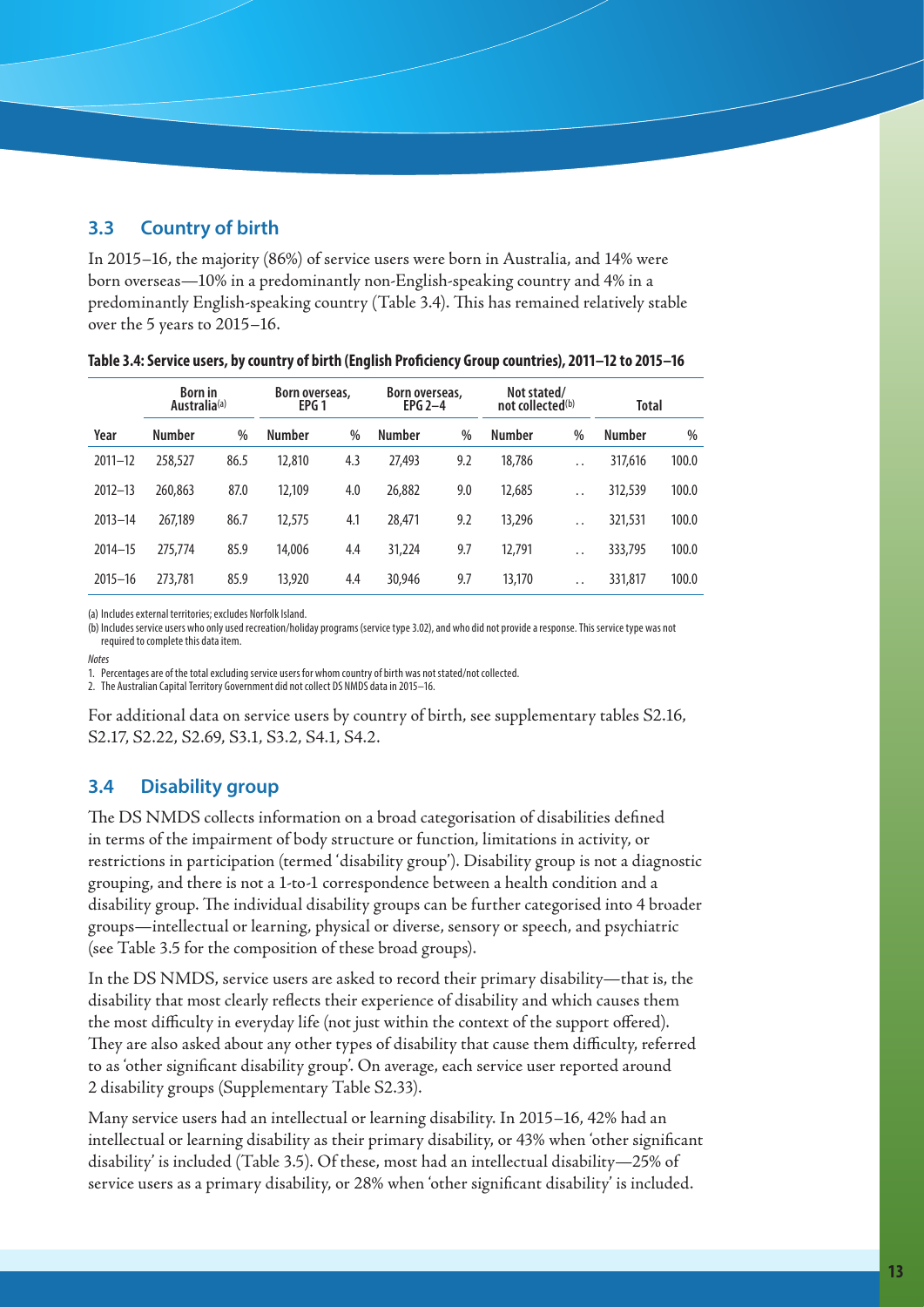|                                                         | Primary disability group |       |               | Other disability group | <b>Total disability group</b> |       |  |
|---------------------------------------------------------|--------------------------|-------|---------------|------------------------|-------------------------------|-------|--|
| <b>Disability group</b>                                 | <b>Number</b>            | %     | <b>Number</b> | %                      | <b>Number</b>                 | %     |  |
| Intellectual/learning                                   | 130,512                  | 41.7  | 36,389        | 11.0                   | 143,922                       | 43.4  |  |
| Intellectual                                            | 77,841                   | 24.9  | 15,875        | 4.8                    | 93,716                        | 28.2  |  |
| Specific learning/<br><b>Attention Deficit Disorder</b> | 9,329                    | 3.0   | 11,245        | 3.4                    | 20,574                        | 6.2   |  |
| Autism                                                  | 34,027                   | 10.9  | 10,215        | 3.1                    | 44,242                        | 13.3  |  |
| Developmental delay                                     | 9,315                    | 3.0   | 1,575         | 0.5                    | 10,890                        | 3.3   |  |
| Physical/diverse                                        | 91,577                   | 29.3  | 64,368        | 19.4                   | 139,322                       | 42.0  |  |
| Physical                                                | 59,233                   | 18.9  | 46,822        | 14.1                   | 106,055                       | 32.0  |  |
| Acquired brain injury                                   | 11,176                   | 3.6   | 4,113         | 1.2                    | 15,289                        | 4.6   |  |
| Neurological                                            | 21,168                   | 6.8   | 21,877        | 6.6                    | 43,045                        | 13.0  |  |
| Sensory/speech                                          | 29,358                   | 9.4   | 32,081        | 9.7                    | 59,903                        | 18.1  |  |
| Deaf-blind                                              | 669                      | 0.2   | 1,107         | 0.3                    | 1.776                         | 0.5   |  |
| Vision                                                  | 12,860                   | 4.1   | 11,211        | 3.4                    | 24,071                        | 7.3   |  |
| Hearing                                                 | 12,304                   | 3.9   | 8.052         | 2.4                    | 20,356                        | 6.1   |  |
| Speech                                                  | 3,525                    | 1.1   | 16,884        | 5.1                    | 20,409                        | 6.2   |  |
| Psychiatric                                             | 61,566                   | 19.7  | 34,764        | 10.5                   | 96,330                        | 29.0  |  |
| Total(a)                                                | 313,013                  | 100.0 | 331,817       | 100.0                  | 331,817                       | 100.0 |  |

#### **Table 3.5: Service users, by primary or other significant disability group, 2015–16**

(a) Primary disability group was not stated/not collected for 18,804 service users (which includes service users who only used recreation/holiday programs (service type 3.02), and who did not provide a response). The total for 'primary disability group' excludes these records, while the total for 'total disability group' includes these records.

*Notes*

1. 'Other significant disability group' and 'total disability group' totals and broad groups are not the sum of components, because individuals may report no other significant disability or report multiple types of disability.

2. The Australian Capital Territory Government did not collect DS NMDS data in 2015–16.

Service users with an intellectual primary disability were the largest group across the 5 years to 2015–16, though this has fallen over time—proportionally from 29% of service users in 2011–12 to 25% in 2015–16, and by 9% in terms of the number of service users (Figure 3.2). Over the same period, service users with autism rose substantially—proportionally from just over 6% of service users in 2011–12 to just under 11% in 2015–16, and by 83% in terms of the number of service users.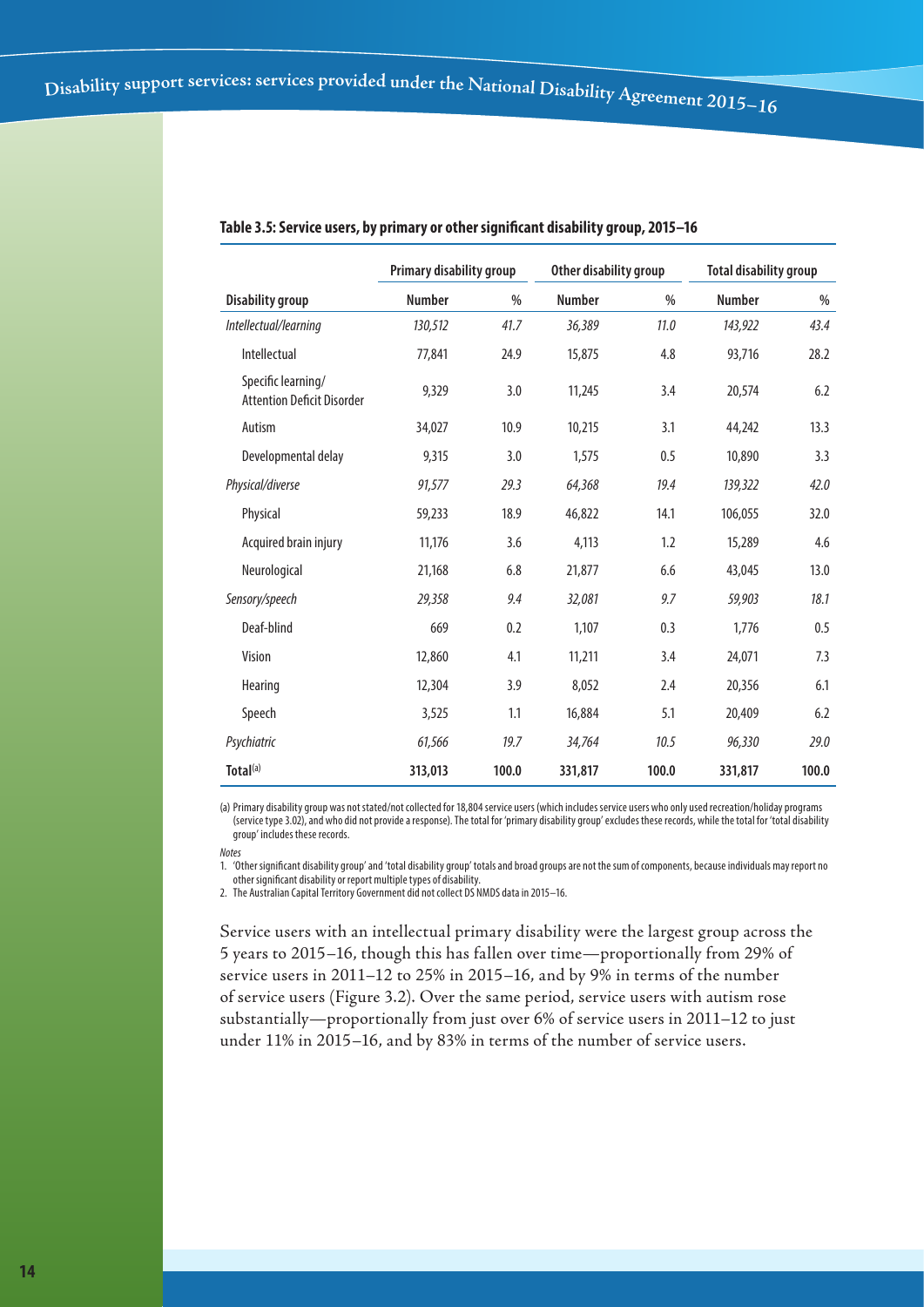

For additional data on service users by disability group, see supplementary tables S2.16, S2.17, S2.20, S2.28–S2.33, S2.37, S2.43, S2.49, S2.70, S2.73, S3.1, S3.2, S4.1, S4.2.

## **3.5 Functional need**

People with disability might require assistance to perform activities in different areas of their lives. The DS NMDS includes 9 data items to indicate at least some of the functional needs of service users in selected life areas (see supplementary tables S2.44 and S2.45). The level of assistance required can vary from not needing assistance at all to always needing assistance, with a person's need evaluated in comparison with a person of the same age without disability.

The 9 life area activities can be grouped into 3 broad life areas—'activities of daily living' (ADL), 'activities of independent living' (AIL), and 'activities of work, education and community living' (AWEC). In 2015–16, the majority of service users needed at least some assistance in 1 or more of the 3 broad life areas (Figure 3.3):

- 65% always or sometimes needed assistance with ADL
- 78% always or sometimes needed assistance with AIL
- 84% always or sometimes needed assistance with AWEC.

This is affected by the inclusion of open employment service users, who generally had a lower level of functional need (Supplementary Table S3.5; see also Section 2.2).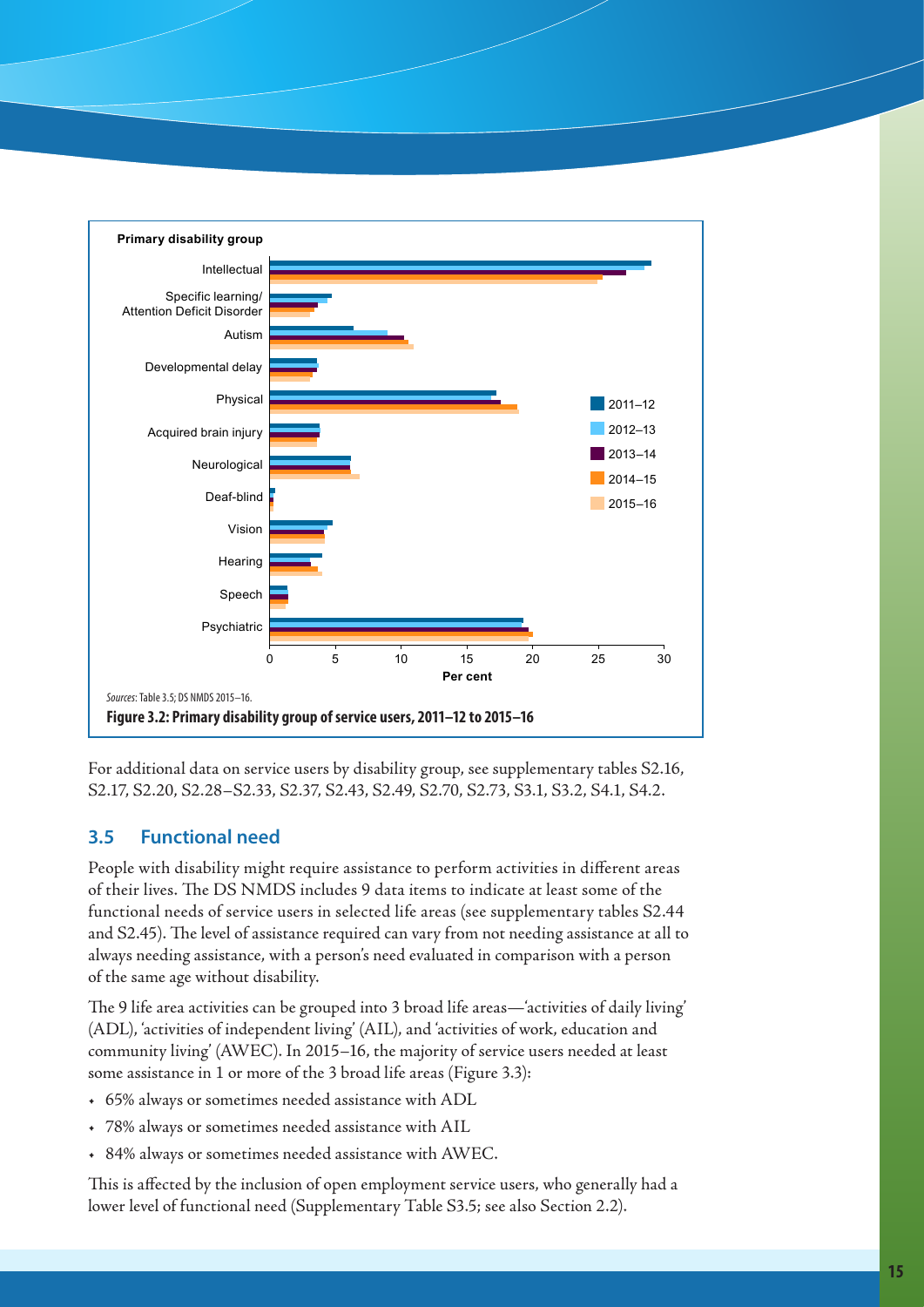

**life areas, 2015–16**

For additional data on service users and their need for assistance in a life area, see supplementary tables S2.16, S2.17, S2.44–S2.49, S2.61, S3.1, S3.2, S3.5, S4.1, S4.2, S4.5.

#### **3.6 Living arrangement**

In 2015–16, more than half (53%) of service users lived with family, almost one-quarter (24%) lived with others (such as sharing with a friend or a non-related carer), and almost one-quarter (23%) lived alone (Table 3.6).

| Table 3.6: Service users, by living arrangement, 2011-12 to 2015-16 |  |  |  |  |  |  |  |  |  |  |  |
|---------------------------------------------------------------------|--|--|--|--|--|--|--|--|--|--|--|
|---------------------------------------------------------------------|--|--|--|--|--|--|--|--|--|--|--|

|             | <b>Lives</b><br>alone |      | Lives<br>with family |      | Lives<br>with others |      | Not stated/<br>not collected <sup>(a)</sup> |                      | <b>Total</b>  |       |
|-------------|-----------------------|------|----------------------|------|----------------------|------|---------------------------------------------|----------------------|---------------|-------|
| Year        | <b>Number</b>         | $\%$ | <b>Number</b>        | $\%$ | <b>Number</b>        | %    | <b>Number</b>                               | $\%$                 | <b>Number</b> | $\%$  |
| $2011 - 12$ | 58,324                | 20.8 | 150,325              | 53.6 | 71,550               | 25.5 | 37,417                                      | $\ddot{\phantom{a}}$ | 317,616       | 100.0 |
| $2012 - 13$ | 59,355                | 21.2 | 151.128              | 54.0 | 69,332               | 24.8 | 32,724                                      | $\ddot{\phantom{0}}$ | 312,539       | 100.0 |
| $2013 - 14$ | 63,566                | 21.9 | 156,537              | 54.0 | 69,601               | 24.0 | 31,827                                      | $\ddot{\phantom{0}}$ | 321,531       | 100.0 |
| $2014 - 15$ | 70.905                | 23.7 | 155.669              | 52.1 | 72,283               | 24.2 | 34,938                                      | $\ddot{\phantom{0}}$ | 333,795       | 100.0 |
| $2015 - 16$ | 65,791                | 23.1 | 150,295              | 52.8 | 68,394               | 24.0 | 47,337                                      | $\ddot{\phantom{0}}$ | 331,817       | 100.0 |

(a) Includes service users who only used recreation/holiday programs (service type 3.02), and who did not provide a response. This service type was not required to complete this data item.

*Notes*

1. Percentages are of the total excluding service users for whom living arrangement was not stated/not collected.

2. The Australian Capital Territory Government did not collect DS NMDS data in 2015–16.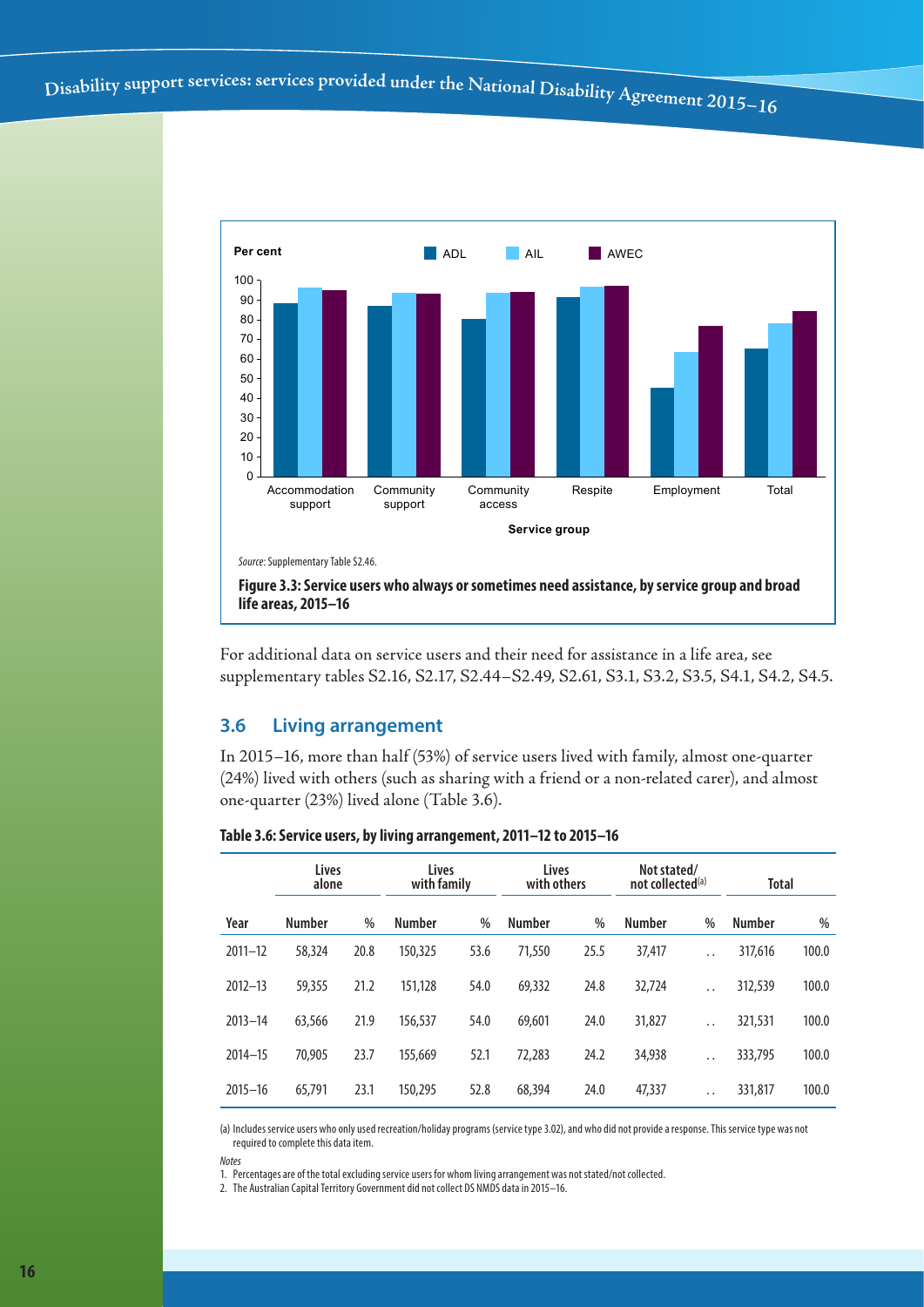The majority (81%) of service users lived in a private residence, with other types of residential settings including domestic-scale supported living facilities (such as group homes) (5%), boarding houses or private hotels (5%), and supported accommodation facilities (3%) (Supplementary Table S2.16).

More than 1 in 5 service users who lived in a private residence had an intellectual primary disability (22%), 21% had a physical primary disability, 19% had a psychiatric primary disability, and 13% had autism (Supplementary Table S2.31).

Most of the service users who lived in a domestic-scale supported living facility or in a supported accommodation facility had an intellectual primary disability (77% and 63%, respectively) (Supplementary Table S2.31). Around 12% of those living in a supported accommodation facility had a psychiatric primary disability.

For additional data on service users by living arrangement and/or residential setting, see supplementary tables S2.16, S2.17, S2.20, S2.23, S2.31, S2.47, S3.1, S3.2, S4.1, S4.2.

## **3.7 Employment and income**

In 2015–16, nearly one-third (30%) of service users aged 15 and over were not in the labour force (Supplementary Table S2.16). This was influenced by the large number of open employment service users in the data, who, by definition, are likely to be in the labour force (Table 2.2; Table 5.1; Supplementary Table S3.1).

For those in the labour force—that is, who were either employed or looking for work—around two-thirds (67%) were unemployed and one-third (33%) were employed (Supplementary Table S2.16).

The most common source of income of service users aged 16–64, regardless of their labour force status, was the Disability Support Pension (55%), followed by other pension or benefit (32%) (Supplementary Table S2.29).

Of employed service users aged 16–64, more than half (59%) were also receiving the Disability Support Pension. Of service users aged 16–64 who received the Disability Support Pension, 40% were not in the labour force, 33% were in the labour force but unemployed, and 26% were employed (Supplementary Table S2.29).

Consistent with non-Indigenous service users, around one-third (32%) of Indigenous service users aged 15 and over were not in the labour force (Supplementary Table S2.20). But those in the labour force were less likely to be employed than their non-Indigenous counterparts—21% of those aged 15 and over who were in the labour force were employed, compared with 34% of their non-Indigenous counterparts.

For additional data on service users by labour force status and main source of income, see supplementary tables S2.16, S2.17, S2.20, S2.27, S2.29, S2.30, S2.68, S2.72, S2.73, S3.1, S3.2, S4.1, S4.2.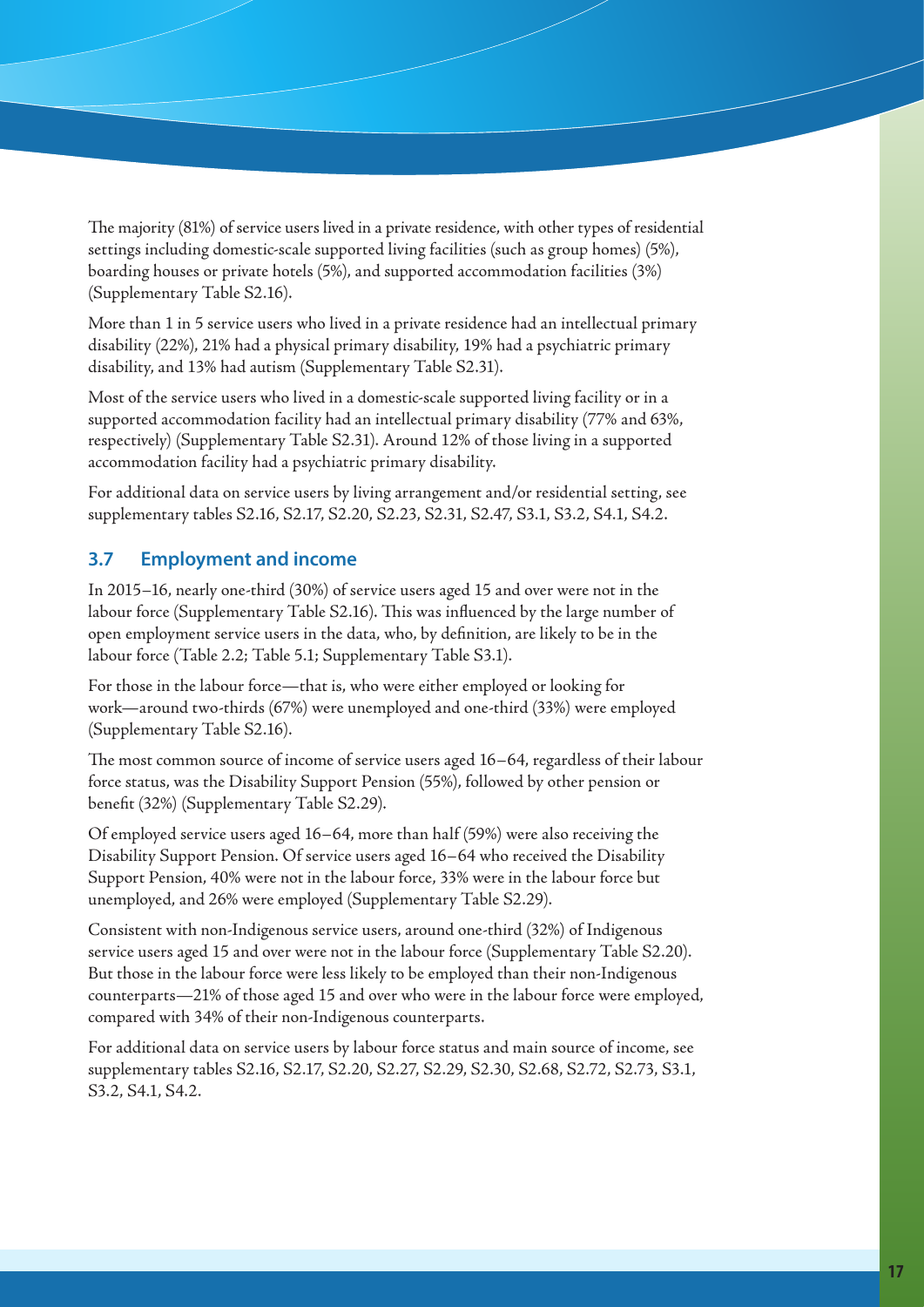# **4 Informal care**

Informal carers play an important role in the lives of many people with disability. An informal carer is a person—such as a family member, friend, or neighbour—who provides regular and sustained care and assistance to the person requiring support. This includes people who might receive a pension or benefit associated with their caring role, but does not include people, either paid or voluntary, whose services are arranged by a formal service organisation. Informal carers provide essential support either in place of, or in addition to, NDA services. They might also be the recipient of services under the NDA, such as respite services.

In the DS NMDS, information is collected on whether the service user has an informal carer, as well as some characteristics of that carer—for example, whether the carer was a primary carer, whether the carer lived with the service user, the relationship of the carer to the service user (from which the carer's sex can be derived), and the age group of the carer.

In 2015–16, around 2 in 3 service users had an informal carer (66%) (Figure 4.1). Of the service users who had an informal carer:

- most (83%) reported that their informal carer was also their primary carer—that is, an informal carer who helps with 1 or more of the activities of daily living (self-care, mobility or communication) (Supplementary Table S2.50)
- the majority (86%) had a female carer, most often their mother (73% of all carers, or 85% of female carers) (Supplementary Tables S2.50)
- 9% were cared for by their spouse or partner—as service user age increased, the likelihood of a spouse or partner being the carer also rose, with being cared for by a spouse or partner the most common informal care arrangement for service users aged 65 and over (58%) (Supplementary Table S2.56)
- 12% had a carer aged 65 and over—with almost three-quarters (73%) of these being their parent, most often their mother (59%) (supplementary tables S2.50 and S2.57).



**Figure 4.1: Service users, by service group and existence of an informal carer, 2015–16**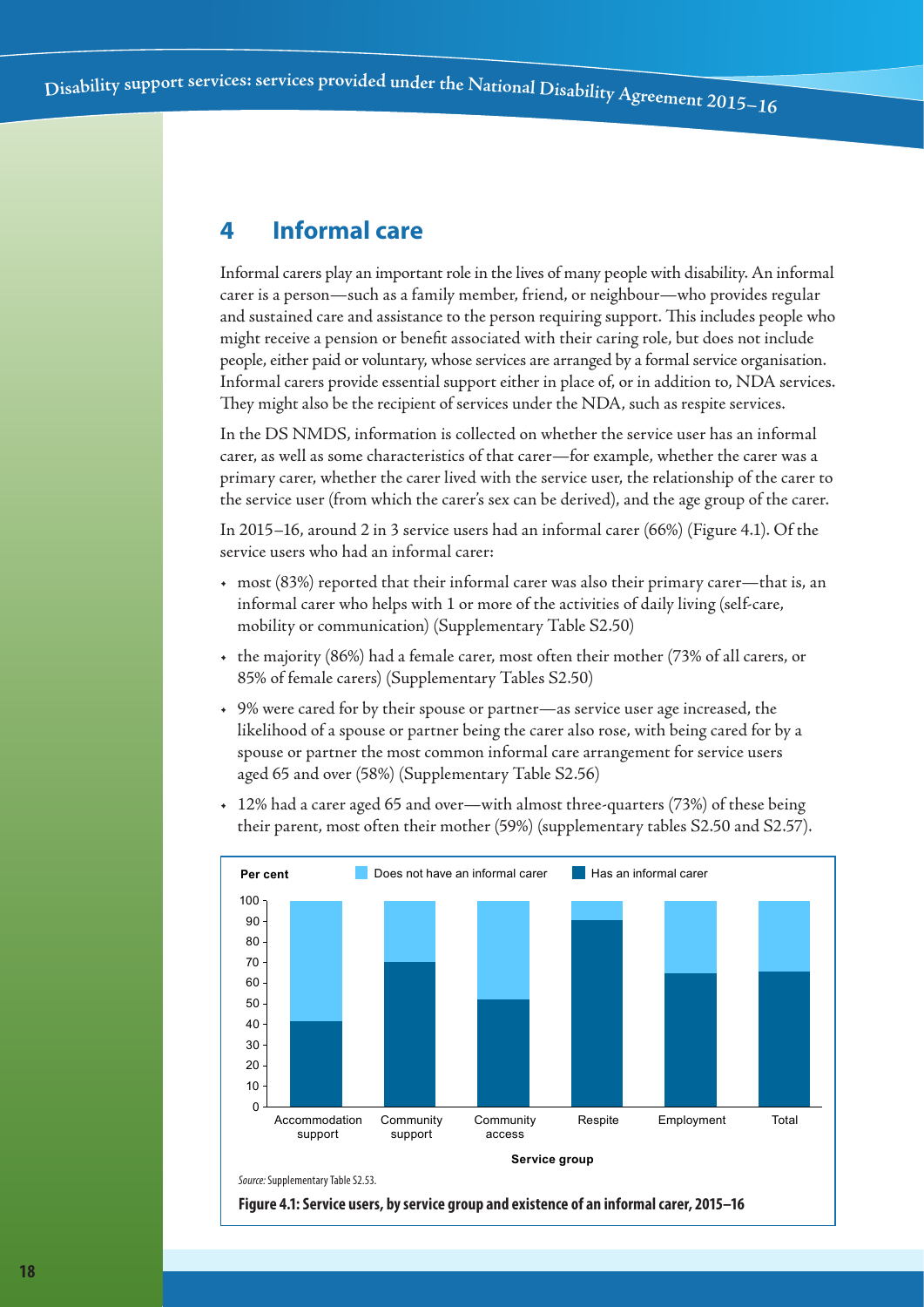According to service group, those who used respite services were the most likely to report having an informal carer (91%) (Figure 4.1). Accommodation support service users were the least likely to have an informal carer (42%), particularly those living in institutional accommodation (17%) and group homes (33%) (Supplementary Table S2.53).

For additional data on service users with an informal carer, see supplementary tables S2.50–S2.62, S3.4, S4.4.

# **5 Service users who transitioned to the NDIS**

In 2015–16, around 3,500 NDA service users transitioned to the NDIS (Table 5.1; see also Section 1.3 and Box 5.1). This equates to around 1% of all service users and 2% of service users excluding those who only used open employment services. This is an underestimate as the Australian Capital Territory Government did not provide data to the DS NMDS in 2015–16.

| Year        | <b>NSW</b> | Vic   | Qld | WA  | SA    | Tas | ACT <sup>(b)</sup> | NT <sup>(c)</sup> | Total <sup>(b)</sup> |
|-------------|------------|-------|-----|-----|-------|-----|--------------------|-------------------|----------------------|
| $2013 - 14$ | 1,329      | 1,901 |     |     | 403   | 576 |                    |                   | 4,200                |
| $2014 - 15$ | 1,049      | 231   |     | 103 | 237   | 60  | 189                |                   | 1,866                |
| $2015 - 16$ | 1,593      | 84    | 235 | 390 | 1,099 | 45  | 88                 |                   | 3,520                |

**Table 5.1: Service users who transitioned to the NDIS**(a)**, by state and territory, 2013–14 to 2015–16 (number)**

(a) Represents people who were reported in the DS NMDS during the collection period who then transitioned to the NDIS and may not represent all service users who have transitioned to the NDIS.

(b)The Australian Capital Territory Government did not collect DS NMDS data in 2015–16. Data for 2015–16 in the Australian Capital Territory column largely represent service users of Australian Government supported employment services. Service users might also have moved between jurisdictions during the 12-month period.

(c) The NDIS commenced in the Northern Territory on 1 July 2014 for people up to age 65 living in the Barkly region, but no NDA service users transitioned to the NDIS in the Northern Territory in 2014–15 or 2015–16.

#### Notes

1. Row totals might not be the sum of components, because individuals might have used services in more than 1 state or territory during the 12-month period. 2. Service users might appear as transitioned to the NDIS in jurisdictions in which the NDIS has not commenced. This is because a service user identified as transitioning to the NDIS has moved between jurisdictions during the 12-month period.

3. Service users of Australian Government services and state/territory services are merged in this table.

Open employment services will not be rolled into the NDIS (see Chapter 1), so comparisons in this chapter are made with both the overall service user population, and with service users excluding those who only used open employment services. In comparison with these groups, service users who transitioned to the NDIS were generally:

- younger—an average age of 19, compared with 35 for all service users, and 32 for service users excluding those who only used open employment services
- more likely to be Australian born—97% compared with 86% and 90%
- more likely to have an intellectual or learning disability—76% as a primary disability group compared with 42% and 56%, and 22% as another significant disability group compared with 11% and 13%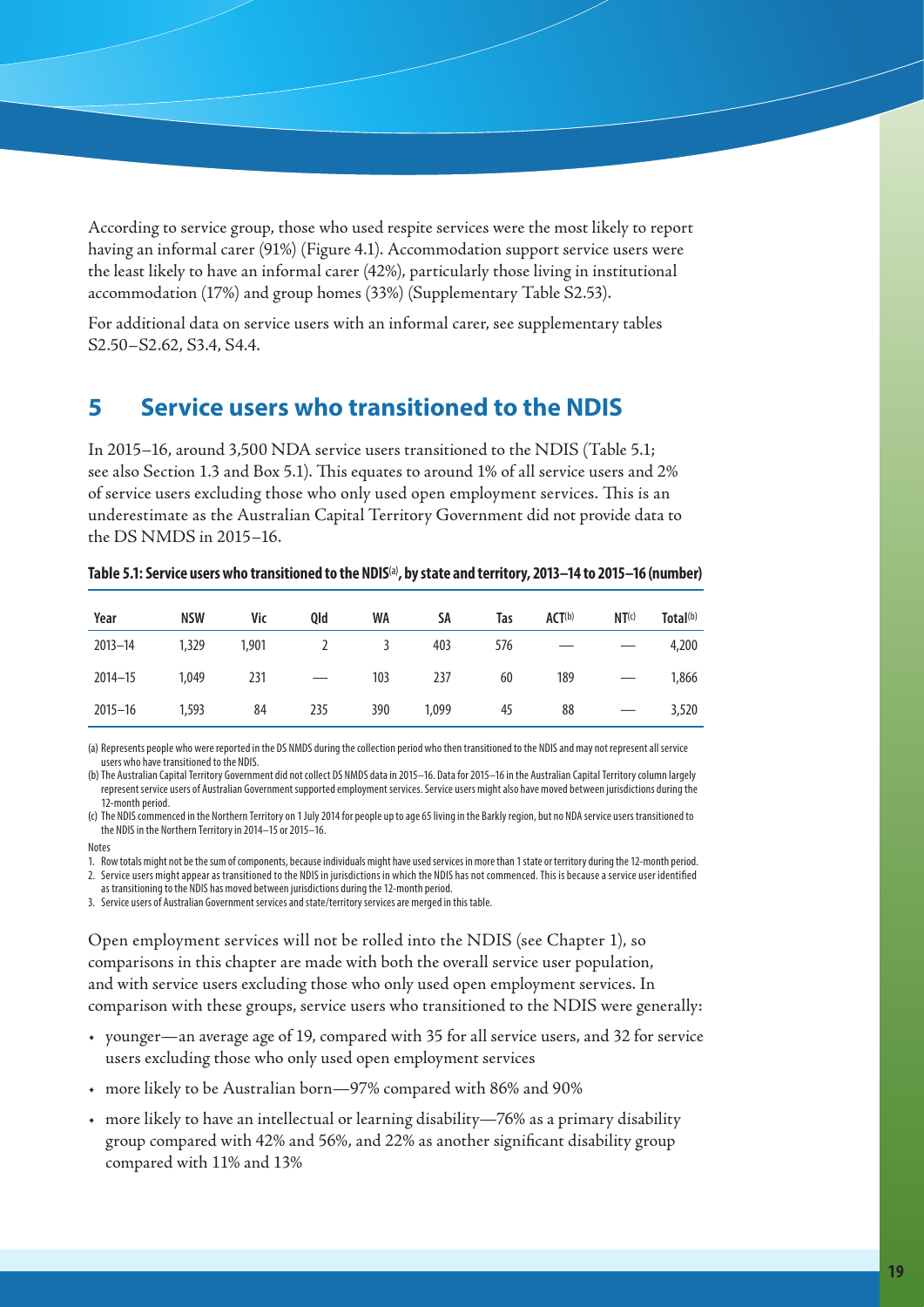- far more likely to be employed when they were in the labour force—66% compared with 33% and 58%
- more likely to live with family—80% compared with 53% and 70% (Table 5.2; see also chapters 2, 3 and 4).

For additional data on service users who transitioned to the NDIS, see supplementary tables S4.1–S4.5. For additional data on service users excluding those who only used open employment services, see tables 2.1, 2.2, 2.3, and supplementary tables S3.1–S3.5.

#### **Box 5.1: Important notes about data on service users transitioning to the NDIS**

Readers should note that some of the differences observed between service users who transitioned to the NDIS and other NDA service users are the result of the age-specific focus on children and young people in some NDIS sites. For example, the relatively younger age profile of transitioned service users was affected by the age-specific sites in Tasmania (with an average age of 16) and South Australia (with an average age of 10), as well as the fact that people aged 65 and over are not eligible to enter the NDIS (Supplementary Table S4.1).

There are several reasons why NDIA-published data on people with an approved and active NDIS plan might not match the DS NMDS data on NDA service users who transitioned to the NDIS. In particular, the NDIA data include people who have not been reported as part of the DS NMDS, such as those who were referred directly to the NDIS. This is especially the case for very young children and those who meet the early intervention eligibility requirements under the NDIS. It is also possible for an NDA service user to have exited NDA services before their NDIS plan approval date. In such cases, they would not appear in the DS NMDS data as having transitioned to the NDIS.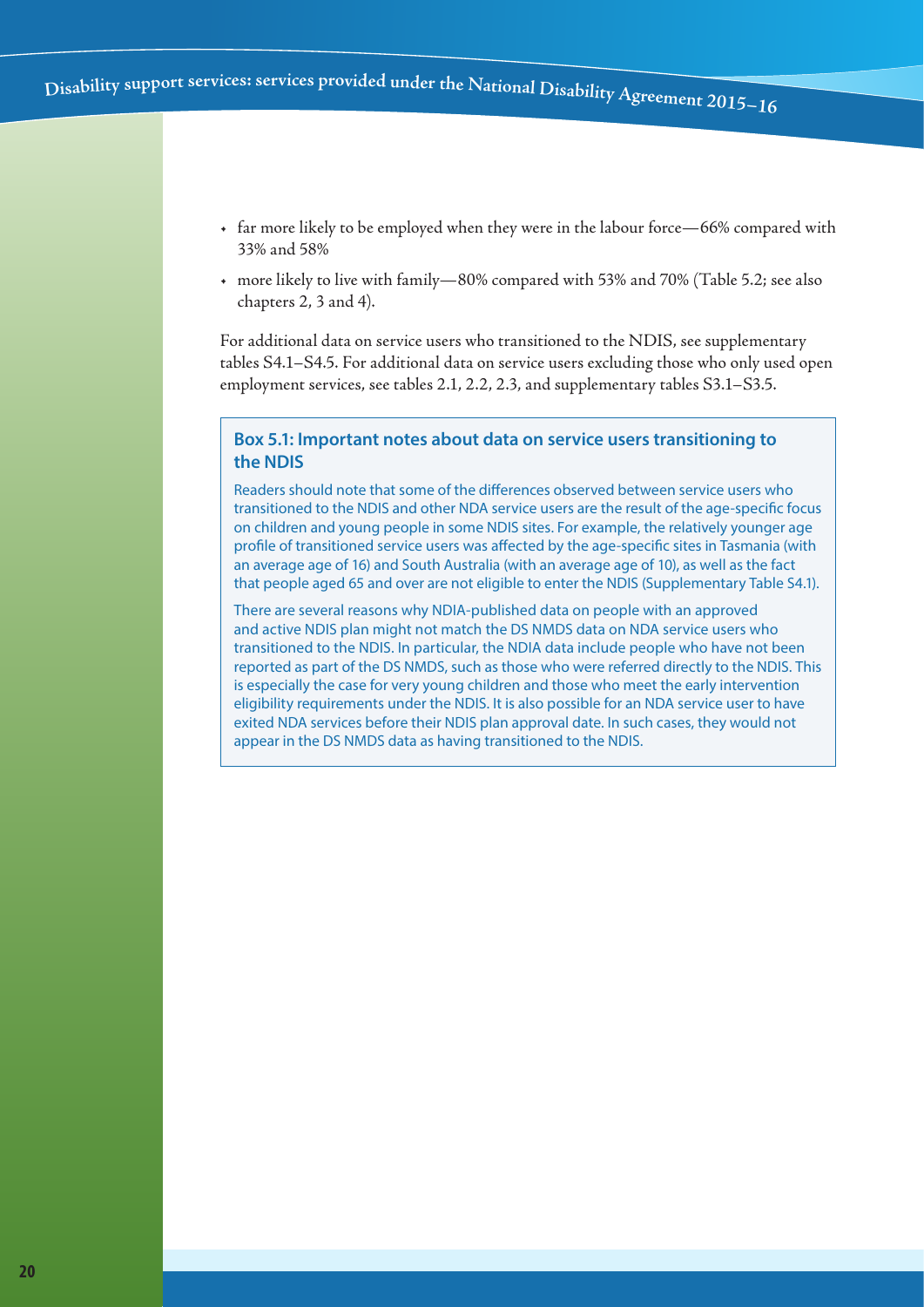| <b>Selected characteristics</b>                                         | <b>Service users</b><br>who<br>transitioned<br>to the NDIS(a) | Service users<br>excluding<br>those who<br>only used open<br>employment | All<br>service users |
|-------------------------------------------------------------------------|---------------------------------------------------------------|-------------------------------------------------------------------------|----------------------|
| Service group-accommodation support (%)                                 | 12.0                                                          | 18.2                                                                    | 11.7                 |
| Service group-community support (%)                                     | 83.4                                                          | 69.9                                                                    | 45.1                 |
| Service group-community access (%)                                      | 16.5                                                          | 24.3                                                                    | 15.7                 |
| Service group-respite (%)                                               | 14.1                                                          | 17.9                                                                    | 11.5                 |
| Service group-supported employment (%)                                  | 8.6                                                           | 9.3                                                                     | 6.0                  |
| Age-mean age (years)                                                    | 19.4                                                          | 32.0                                                                    | 34.9                 |
| Sex-male (%)                                                            | 66.7                                                          | 59.5                                                                    | 58.7                 |
| Country of birth-Australian born (%)                                    | 96.5                                                          | 90.1                                                                    | 85.9                 |
| Indigenous status-Indigenous (%)                                        | 7.5                                                           | 6.6                                                                     | 6.0                  |
| Primary disability group-intellectual/learning disability (%)           | 75.9                                                          | 55.8                                                                    | 41.7                 |
| Other significant disability group-intellectual/learning disability (%) | 22.2                                                          | 12.8                                                                    | 11.0                 |
| Always or sometimes need assistance with ADL (%)                        | 92.0                                                          | 83.5                                                                    | 65.1                 |
| Always or sometimes need assistance with AIL (%)                        | 96.0                                                          | 93.5                                                                    | 78.2                 |
| Always or sometimes need assistance with AWEC (%)                       | 96.6                                                          | 93.3                                                                    | 84.2                 |
| Living arrangement—lives with family (%)                                | 80.3                                                          | 69.6                                                                    | 52.8                 |
| Living arrangement-lives alone (%)                                      | 4.6                                                           | 11.0                                                                    | 23.1                 |
| Residential setting-private residence (%)                               | 85.9                                                          | 77.2                                                                    | 80.7                 |
| Residential setting—domestic-scale supported living facility (%)        | 8.5                                                           | 7.7                                                                     | 5.2                  |
| Residential setting-supported accommodation facility (%)                | 3.6                                                           | 4.3                                                                     | 2.8                  |
| Residential setting-boarding house/private hotel (%)                    | 0.1                                                           | 0.8                                                                     | 4.9                  |
| Not in the labour force (aged 15 and over) (%)                          | 53.7                                                          | 55.6                                                                    | 30.0                 |
| In the labour force (aged 15 and over)-employed (%)                     | 65.9                                                          | 58.3                                                                    | 33.2                 |
| In the labour force (aged 15 and over)—unemployed (%)                   | 34.1                                                          | 41.7                                                                    | 66.8                 |
| Has an informal carer (%)                                               | 81.0                                                          | 63.8                                                                    | 65.8                 |

#### **Table 5.2: Service users who transitioned to the NDIS, selected characteristics and comparisons, 2015–16**

(a) Represents people who were reported in the DS NMDS during the collection period who then transitioned to the NDIS and might not represent all service users who have transitioned to the NDIS.

*Note*: The Australian Capital Territory Government did not collect DS NMDS data in 2015–16.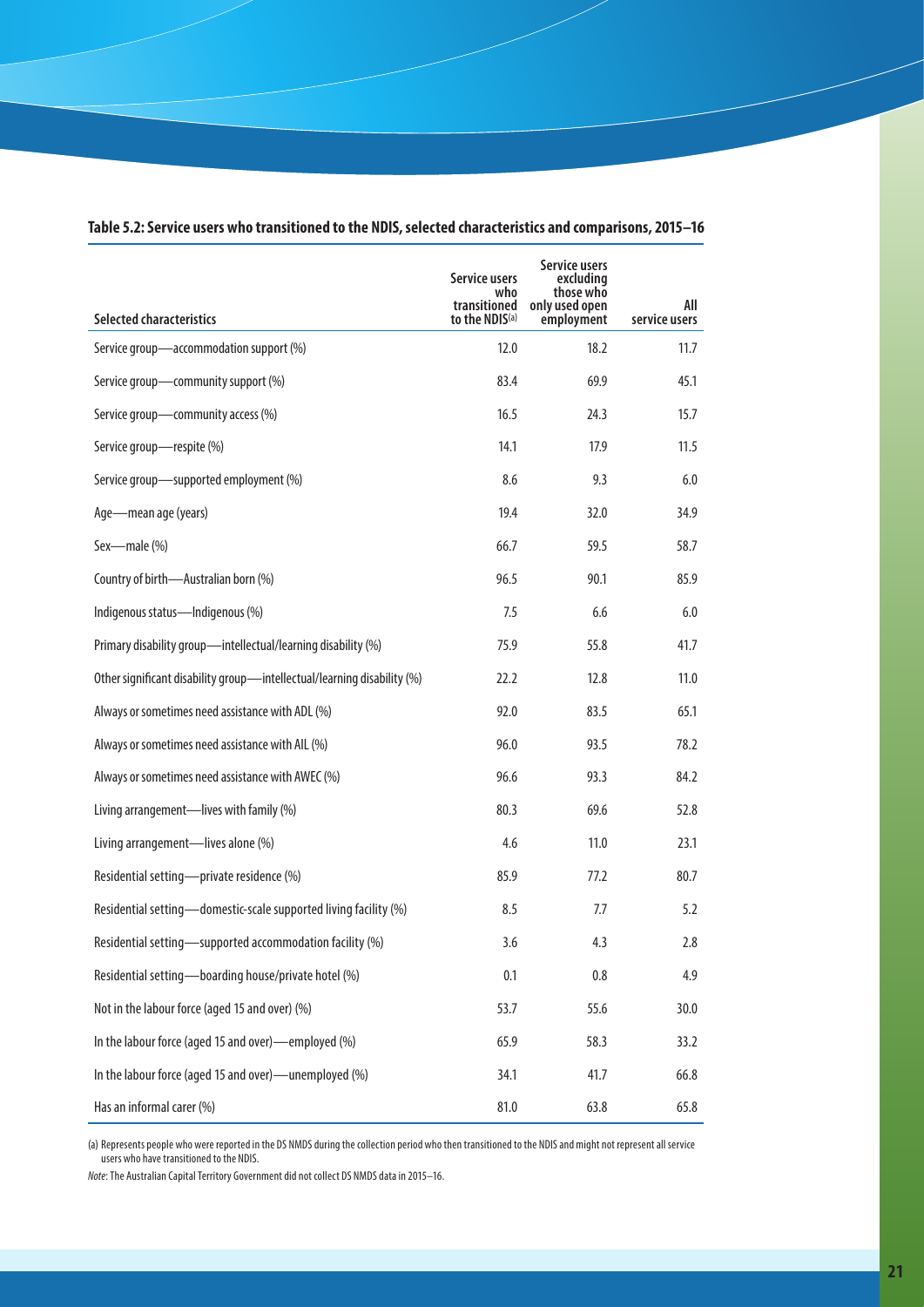## **Acknowledgments**

The 2015–16 Disability Services National Minimum Data Set (DS NMDS) was created by Juliet Butler, Brendan Brady, and Felicity Murdoch of the Australian Institute of Health and Welfare (AIHW); and the bulletin and supplementary tables were prepared by Felicity Murdoch and Juliet Butler. The successful completion of the DS NMDS in 2015–16 owes much to the service users and service providers who contributed information, and to staff of the Australian Government and state and territory government agencies who collected the data in each jurisdiction.

# **Abbreviations**

| <b>ADL</b>  | activities of daily living                         |
|-------------|----------------------------------------------------|
| <b>AIHW</b> | Australian Institute of Health and Welfare         |
| AIL         | activities of independent living                   |
| AWEC        | activities of work, education and community living |
| DS NMDS     | Disability Services National Minimum Data Set      |
| <b>EPG</b>  | English proficiency group                          |
| <b>NDA</b>  | National Disability Agreement                      |
| <b>NDIA</b> | National Disability Insurance Agency               |
| <b>NDIS</b> | National Disability Insurance Scheme               |

## **Symbols**

- nil or rounded to zero
- not applicable

# **References**

AIHW (Australian Institute of Health and Welfare) 2016. Disability Services National Minimum Data Set data guide. Canberra: AIHW. Viewed 9 November 2016, <www.aihw.gov.au/disability/disability-services-nmds-collection>.

DSS (Australian Government Department of Social Services) 2016. National Disability Strategy 2010–2020. Viewed 5 April 2017,

<https://www.dss.gov.au/our-responsibilities/disability-and-carers/program-services/ government-international/national-disability-strategy>.

NDIA (National Disability Insurance Agency) 2017. Our sites. Canberra: NDIA. Viewed 8 February 2017, <www.ndis.gov.au/about-us/our-sites>.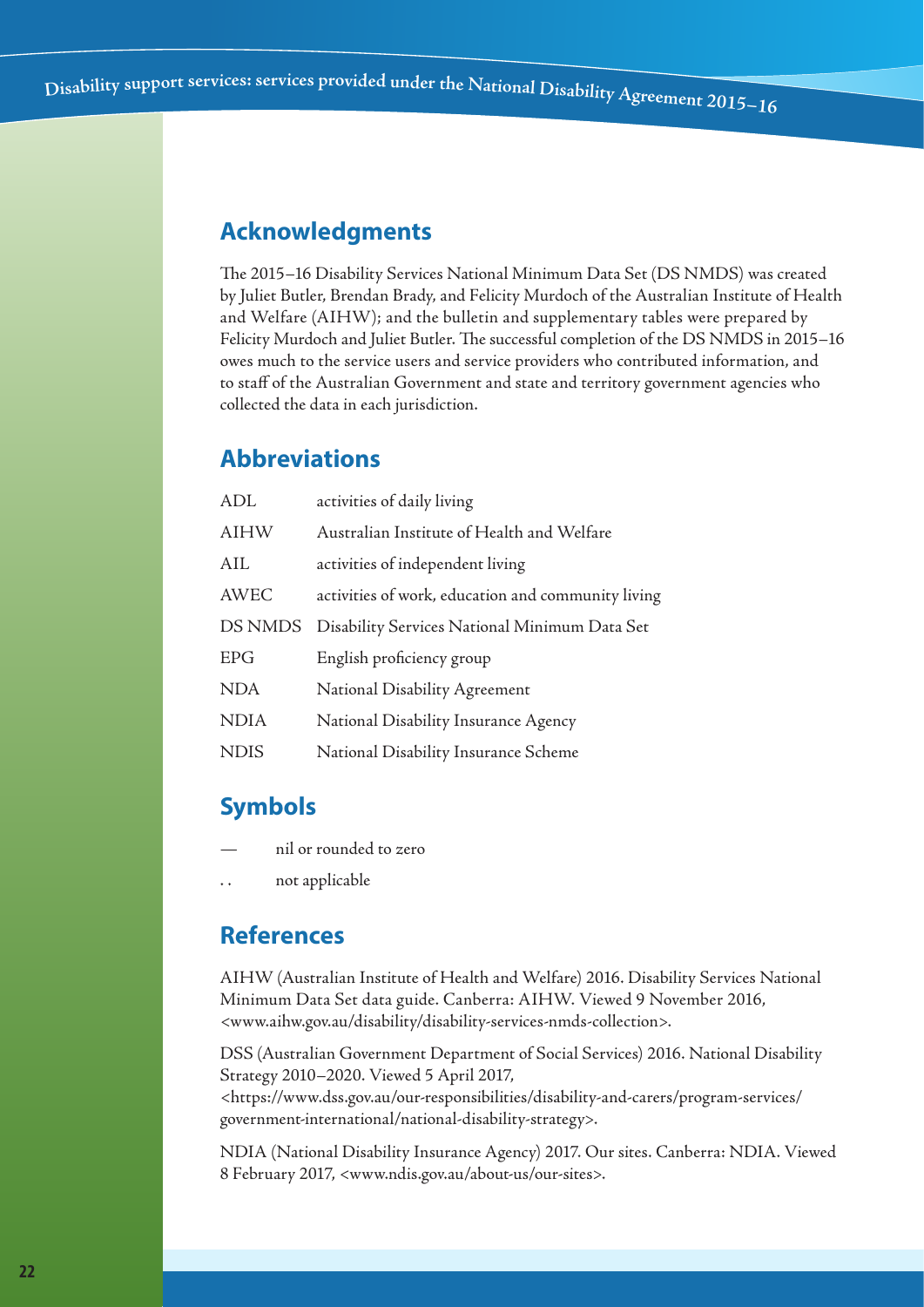PC (Productivity Commission) 2011. Disability care and support: Productivity Commission inquiry report. Canberra: PC. Viewed 5 April 2017, <http://www.pc.gov.au/inquiries/completed/disability-support/report>.

SCRGSP (Steering Committee for the Review of Government Service Provision) 2017. Report on government services 2017. Canberra: Productivity Commission. Viewed 8 February 2017, <www.pc.gov.au/research/ongoing/report-on-government-services/2017>.

UN (United Nations) 2006. Convention on the rights of persons with disabilities. New York: UN. Viewed 9 November 2016, <https://www.un.org/development/desa/disabilities/ convention-on-the-rights-of-persons-with-disabilities.html>.

# **Related publications**

This bulletin is part of an annual series that also includes supplementary data tables and data cubes. These can be downloaded for free from the AIHW website.

| <b>Section</b>                                                       | National level data | State/territory level data          |
|----------------------------------------------------------------------|---------------------|-------------------------------------|
| Data quality                                                         | $S1.1 - S1.5$       | $S1.1 - S1.5$                       |
| Expenditure                                                          | 52.1                | 52.1                                |
| Agencies                                                             | S2.2, S2.3          | S2.2, S2.3                          |
| Service type outlets                                                 | $S2.4 - S2.13$      | $S2.4 - S2.6$                       |
| Service user characteristics                                         | $S2.14 - S2.27$     | S2.14-S2.19, S2.21,<br>S2.23, S2.24 |
| Disability group                                                     | $S2.28 - S2.33$     | S <sub>2.28</sub>                   |
| Service types and groups                                             | $S2.34 - S2.38$     | S2.34, S2.35                        |
| Patterns of service use                                              | $S2.39 - S2.43$     | S <sub>2.39</sub>                   |
| Need for support in life area                                        | $S2.44 - S2.49$     | S <sub>2.44</sub>                   |
| Service users with an informal carer                                 | $S2.50 - S2.61$     | S <sub>2.50</sub>                   |
| New and continuing service users                                     | $S2.62 - S2.67$     | S2.64, S2.67                        |
| Users of open employment services                                    | $S2.68 - S2.73$     | $S2.68 - S2.73$                     |
| Service users excluding those who only used open employment services | $S3.1 - S3.5$       | $S3.1 - S3.4$                       |
| Service users who transitioned to the NDIS                           | $S4.1 - S4.5$       | $S4.1 - S4.4$                       |

**Index of supplementary tables**

The following AIHW publications relating to disability might also be of interest:

- AIHW 2017. Life expectancy and disability in Australia. Cat. no. DIS 66. Canberra: AIHW.
- AIHW 2016. Health status and risk factors of Australians with disability 2007–08 and 2011–12. Cat. no. DIS 65. Canberra: AIHW.
- AIHW 2015. Access to health services by Australians with disability 2012. Bulletin no. 129. Cat. no. AUS 191. Canberra: AIHW.